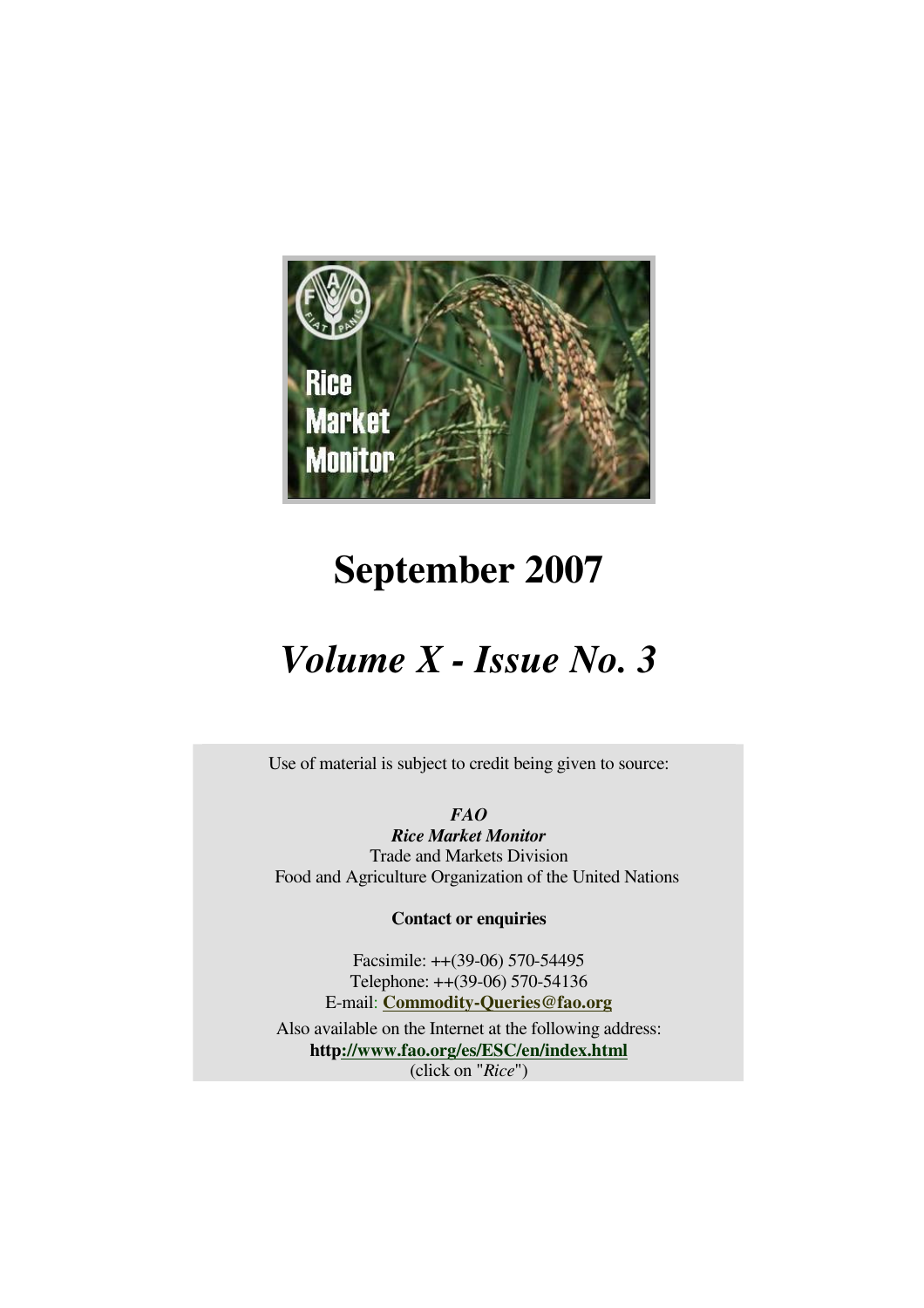#### **ROUND UP**

- Since the last issue of the Monitor, FAO has upgraded its forecasts of **global paddy production** in 2006 and 2007. Much of the 2007 revision reflects improved prospects for India, Indonesia, Myanmar, Nigeria and the United States, while floods, drought and other setbacks worsened the outlook in China, Pakistan, the Philippines and Viet Nam. At the current forecast level, world production would be only marginally higher than in 2006, at 643 million tonnes, equivalent to 429 million tonnes of milled rice.
- Paddy production in **Asia** is expected to be in the order of 585 million tonnes, 3 million tonnes more than in 2006. However, the outlook for individual countries is rather mixed, with large absolute gains anticipated in Bangladesh, China, India, Indonesia and Myanmar while a contraction is foreseen in Japan, the Philippines, Sri Lanka, Turkey and Viet Nam, a consequence of unfavourable weather. Exceptionally wet conditions prevailed in large parts of **Africa**, but it is still too early to make a proper assessment of the related losses and benefits to paddy crops. Based on current prospects, production in the region would reach 22.2 million tonnes, replicating the good 2006 production performance. Output is expected to rise in Chad, Madagascar, Mozambique, Nigeria, Senegal and Tanzania, while it may fall in Egypt as well as in Cote d'Ivoire and Mali. Despite an early start of the hurricane season in **Central America and the Caribbean**, production there is set to remain close to last year's level of 2.4 million tonnes. In **South America**, where the 2007 season is virtually over, paddy production is estimated at 21.6 million tonnes, 4 percent smaller than in 2006, a reflection of low prices and of a late arrival of rainfall at planting time. Smaller crops were harvested across the region, especially in Argentina, Bolivia, Brazil, Ecuador, Peru and Uruguay. By contrast, production prospects are positive in Colombia and Guyana. **In the other regions**, production is anticipated to fall in Australia, the European Union and the United States.
- FAO's forecast of **global rice trade** in 2007 has been lifted to 30.1 million tonnes, 3 percent above last year and a new record. The trade growth would be sustained by increased **imports** by Bangladesh, Indonesia, the Democratic Popular Republic (DPR) of Korea and Nepal, but also by Brazil, Colombia, Cuba, the European Union (EU) and the United States. By contrast, China mainland, the Islamic Republic of Iran, Iraq, Malaysia and the United Arab Emirates are expected to cut purchases**.** Countries in Africa may also import less this year. Much of the rise in global **exports** would be on account of Thailand, the only country holding ample supplies, but also of Cambodia, China, Egypt, India and Myanmar. On the other hand sales by the United States are set to remain close to their 2006 levels, while Argentina, Australia, Brazil, Pakistan, Uruguay and Viet Nam may well cut theirs.
- FAO's first forecast of **trade in calendar 2008** points to another record of 30.6 million tonnes, although prospects are still very tentative. The increase is anticipated to be fuelled by larger **imports** by Bangladesh, China mainland, Iraq, DPR Korea, the Philippines, Nepal and Turkey, which would more than offset smaller deliveries to Afghanistan, Indonesia and Malaysia. On the **export** side, large expected crops in 2007 may enable **Cambodia, India, Myanmar**, **Thailand** and **Viet Nam** to step up rice sales next year.
- Reflecting the improved 2007 production outlook, the forecast of **world rice inventories** at the close of the season has been raised to 107.5 million tonnes, which would be only marginally higher than in 2006. However, the distribution of the reserve is likely to be subject to many changes, country wise, with China, Indonesia and Myanmar building up their reserves, while Australia, Bangladesh, Brazil, Japan, Peru, the Philippines, the United States and Viet Nam are set to reduce their stockpile. At the forecast carry-over level, the rice stock-touse ratio, an important indicator of global food security, would fall slightly from 24.9 percent in 2006 to 24.8 percent in 2007, sufficient to cover almost three months of the 2008 rice projected consumption of 435 million tonnes.
- **International rice prices** continued to strengthen between July and September 2007, but far less than was the case for the other cereals. Based on the FAO All **Rice Price** Index, rice prices rose by 3.7 percent in the past three months and by 8.7 percent since the beginning of the year, largely influenced by market tightness in the major exporting countries, compounded with a weak US dollar. Although the arrival of freshly harvested supplies over the next three months may put prices under downward pressure, the impact is not expected to be long-lived, as major exporters would still face supply constraints. Among factors influencing trade, the very high freight rates may foster changes in the geographical pattern of trade, by encouraging importers to source their rice from less distant origins.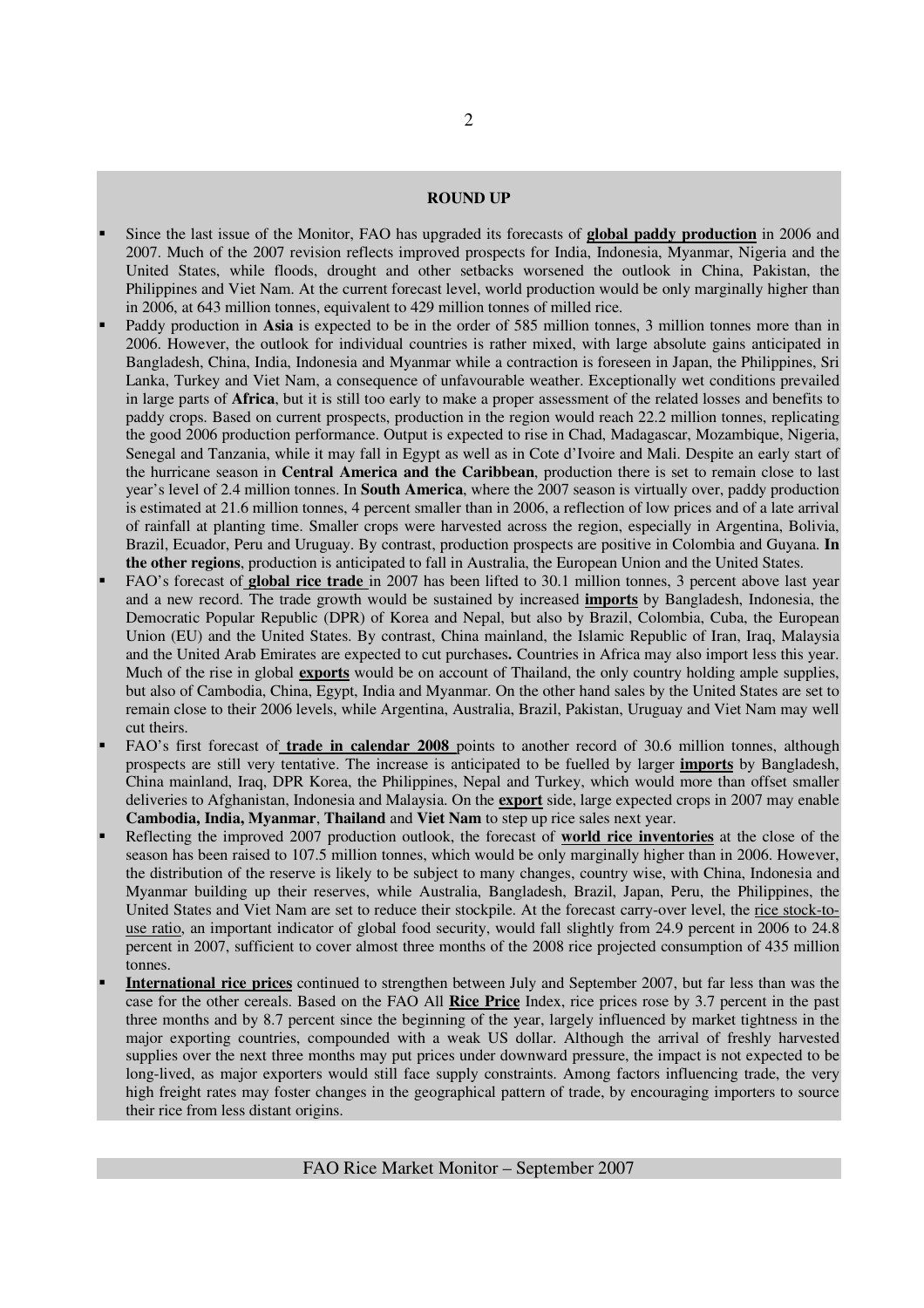#### **INFORMATION UPDATE AS OF 30 SEPTEMBER 2007**

# **I. PRODUCTION**

#### **Paddy production anticipated to end marginally higher in 2007 despite floods in Africa, Asia and Central America and the Caribbean**

Based on September forecasts by several international weather predicting centres, "La Niña" conditions developed in August, bringing torrential rains and storms over the west and central Pacific. Niña conditions are set to further develop and possibly strengthen over the last quarter of the year, when many Asian countries in the northern hemisphere will be planting their secondary, irrigated rice crops. The period will also coincide with the sowing of the 2008 main paddy crops in those countries situated along and south of the Equator, such as Argentina, Australia, Brazil, Indonesia, Malaysia and Sri Lanka.

 As several governments issued new figures for their 2006 paddy crops, global production last season has been revised upwards to 642 million tonnes, reversing previous estimation of a contraction. The new 2006 aggregate now points to a 1 percent or 7 million tonnes annual increase compared with 2005, with much of the gain concentrated in **Australia, China, Egypt, India** and **Myanmar**. As for the 2007 paddy season, the previous global production outlook has been raised by 5 million tonnes to 643 million tonnes. Prospects for 2007 production improved in the case of **Egypt** (+65 000 tonnes, to 6.665 million tonnes), **India** (+2.0 million tonnes to 140.0 million tonnes), **Indonesia** (+2.0 million tonnes to 55.1 million tonnes), **Myanmar** (+6.3 million tonnes, to 31.5 million tonnes), **Nigeria** (+100 000 tonnes to 4.4 million tonnes) and the **United States** (+401 000 tonnes to 8.7 million tonnes). However, in view of recent floods and other setbacks, the 2007 production outlook was downgraded for **China mainland** (-2.9 million tonnes to 184.0 million tonnes), **Japan** (-350 000 tonnes to 10.0 million tonnes), **Democratic Popular Republic of Korea** (-150 000 tonnes to 2.35 million tonnes), **Pakistan** (-435 000 tonnes to 8.1 million tonnes), **the Philippines** (-1.0 million tonnes to 14.8 million tonnes), **Viet Nam** (-500 000 tonnes to 35.5 million tonnes) and **Bolivia** (- 210 000 tonnes to 310 000 tonnes).



global paddy production in 2007 would be marginally higher than the revised estimate for the 2006 season. Much of the expected increase would be concentrated in Asia, although prospects within the region are rather mixed. Paddy production in Africa is now forecast to match the favourable result of the 2006 season, pending more accurate assessments of the damage and benefit caused by above-normal precipitation and floods on paddy crops. By contrast, the outlook is negative in all the other major regions, namely North America, Latin America and the Caribbean, Europe and Oceania, which

At the current forecast of 643 million tonnes,

may all incur some drop in paddy production.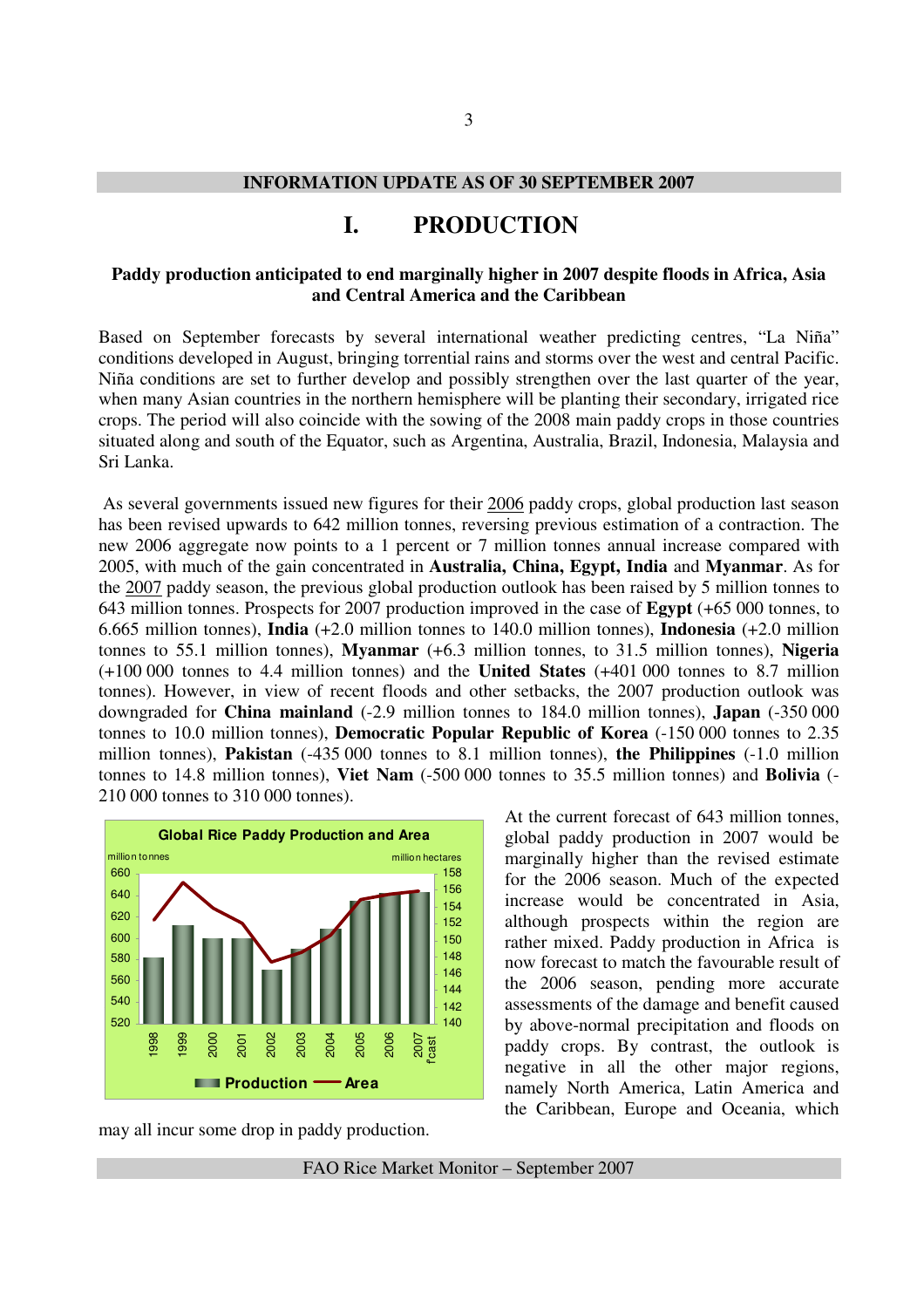### **A. ASIA**

#### **Mixed crop prospects**

The 2007 paddy season is about to reach the critical period in Asia when several of the major producing countries (Bangladesh, China, India, Pakistan, the Philippines and Thailand) will be harvesting their main paddy crops, while making land preparation for the secondary rice crops. In several cases, these "dry season", irrigated, secondary crops have grown to become the most important within a season, as the timeline of their cultivation and intensive use of inputs permit to achieve much higher yields than those obtained under the rainfed/flooded rice crops grown over the rainy period.



 Based on the current forecasts, production in Asia could be in the order of 585 million tonnes in 2007, only 3 million tonnes, or 0.5 percent above 2006. This gain would be fuelled by large absolute increases foreseen in **China, India, Indonesia** and **Myanmar**, compensating for anticipated lower outputs in **Japan, the Philippines, Sri Lanka, Turkey** and **Viet Nam.**

The weather and rainfall patterns have been excellent in **Afghanistan** this year. As a result paddy output is forecast to outdo the positive 2006 outcome of 539 000 tonnes and reach 552 000 tonnes.

The **Bangladesh** authorities recently issued new estimates of the three paddy crops harvested last season, showing a larger output from irrigated Boro crop than previously anticipated. The revision reversed the previous view of a decline in Bangladesh's paddy production in 2006. Based on latest figures of the Aus, Aman and Boro crops, production last year reached 26.9 million tonnes of milled rice, equivalent to 40.3 million tonnes of paddy, or 800 000 tonnes more than the previous paddy estimate and a new record. As for the 2007 paddy season, the country has been battered since June 2007 by torrential monsoon rains, which have caused floods and landslides, hitting an estimated 10 million people in 39 districts. To alleviate the situation of the stricken populations, the Government extended the operation of the Vulnerable Group Feeding Programme for five months, between August and December, corresponding to the lean season, to also benefit the flood victims. It is also reported to have initiated a post-flood rehabilitation programme and to have stepped up purchases of both local and imported rice to reconstitute public food reserves. Based on preliminary official estimates, about 854 000 ha of paddy fields were lost to the floods, and another 582 000 ha partially damaged by mid August. Despite the losses, FAO's raised its 2007 production forecast to 40.5 million tonnes, to bring it into line with the revised 2006 estimate. The new 2007 production forecast would be slightly above output last season. Indeed, much of the recently incurred losses are expected to be recouped over the coming months, with government assistance. For instance, to enable farmers to replant their crops, the government allocated about US\$ 15 million, two thirds of which to cover free fertilizer and seed distribution to small farmers engaging in the Aman crop. The current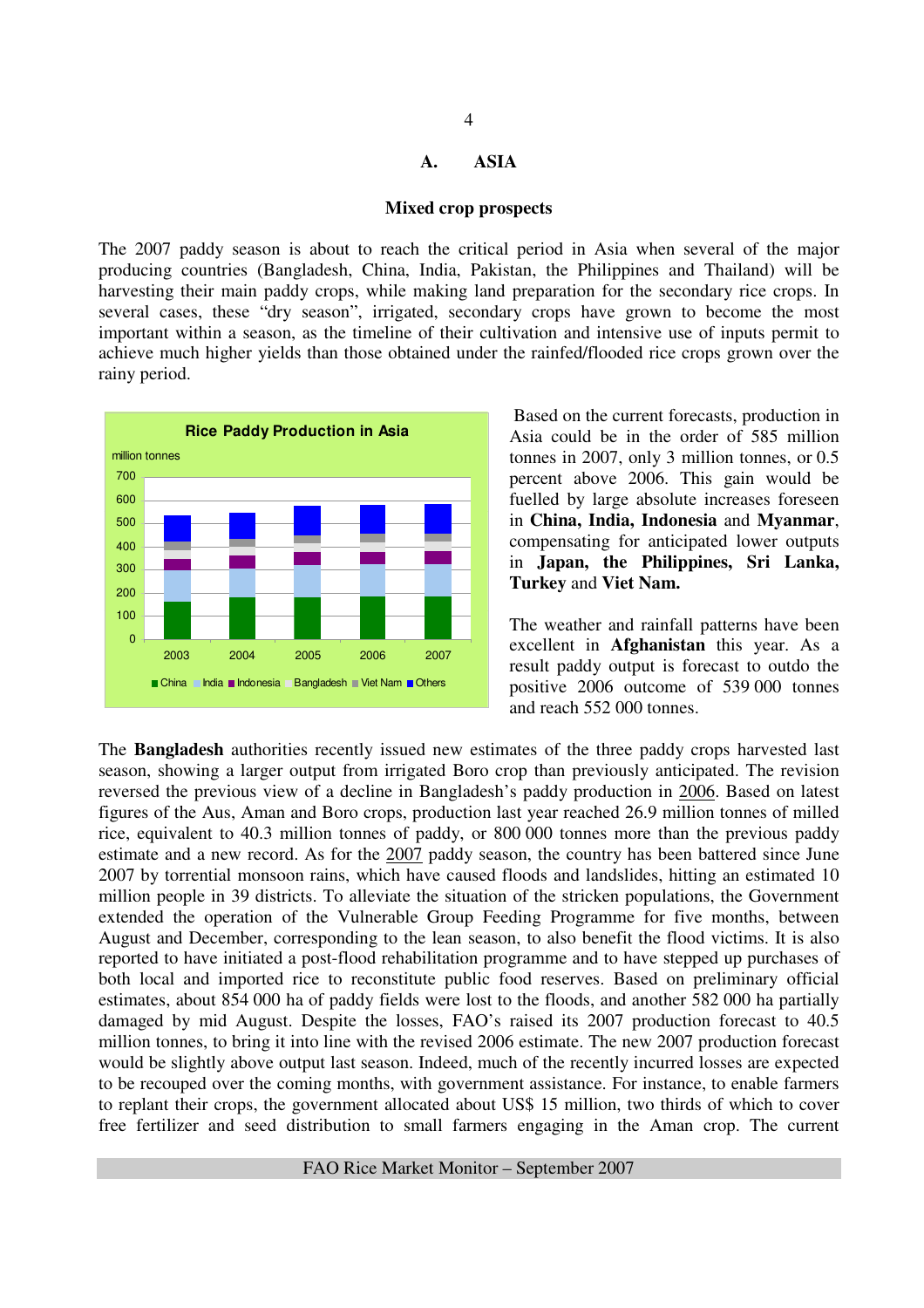production forecast also assumes further gains under the irrigated Boro crop, which now supplies more than half of total output.

Largely reflecting a large expansion in plantings, production in **Cambodia** is expected to strike a new record of 6.55 million tonnes, up from 6.26 million tonnes in 2006, and unchanged from the previous forecast. This optimistic outlook comes in spite of reports, in August, of some 10 000 ha of paddy fields lost to floods in the North West region and of brown rice hoppers attacks.

Since the beginning of the year, **China** (mainland) has been hit first by drought, which affected 22 out of 31 provinces, including the important rice producing Heilongjiang and Jiangxi, followed in the summer by floods, which extended over half of the country. According to the Ministry's estimate, 11 million ha were affected, 1.7 million hectares more than in 2006. Despite such news of heavy losses, China's semi-official forecast for production in 2007 has remained buoyant, with the National Grain and Oils Information Centre predicting a 2.5 percent annual increase to 186.5 million tonnes. However, in the light of the reported setbacks and of further news of damage from rice plant hoppers in Sichuan, FAO has revised downward its previous forecast of China's production in 2007 from



186.9 million tonnes to 184.0 million tonnes. At that level, the sector would still experience an increase from the 182.6 million tonnes harvested in 2006. The fact that the supply/demand situation might not be as ample as inferred by the favourable production figures of the National Grains and Oils Information Centre is illustrated by the tendency for wholesale rice prices to rise, a trend particularly evident since June. Since the beginning of the year, the price increase has been in the order of 10 percent for early Indica rice and of 8 percent for Japonica rice. Although the price rises are less than those observed for livestock, they are above the general inflation rate of 6-7 percent.

While planting of the 2007 main paddy Kharif crop has been progressing in **India**, India's Ministry of Agriculture released the fourth advanced estimate of paddy production in 2006 at 92.76 million tonnes, on a milled rice basis, equivalent to 139.1 million tonnes of paddy. This was substantially above the previous government estimate of 136.6 million tonnes, overturning previous expectation of a production decline last year. If the final production estimate, still to be released, confirms those numbers, the 2006 paddy season would have been the second best in terms of output after the 2001 bumper season.

Returning to the  $2007$  paddy season, India's Meteorological Department reported that, as of  $5<sup>th</sup>$ September 2007, normal to above-normal rainfall in 31 out of the 36 meteorological sub-divisions and below normal in five of them only. Moreover, monsoon activity, which usually fades by end August, has proceeded into September, facilitating the late planting of short-duration rice varieties beyond July, the normal closing month for sowing. As a result, by 21 September 2007, the area under rice, at 36.315 million hectares, exceeded the 36.165 million hectares planted by that time last year. FAO's forecast of production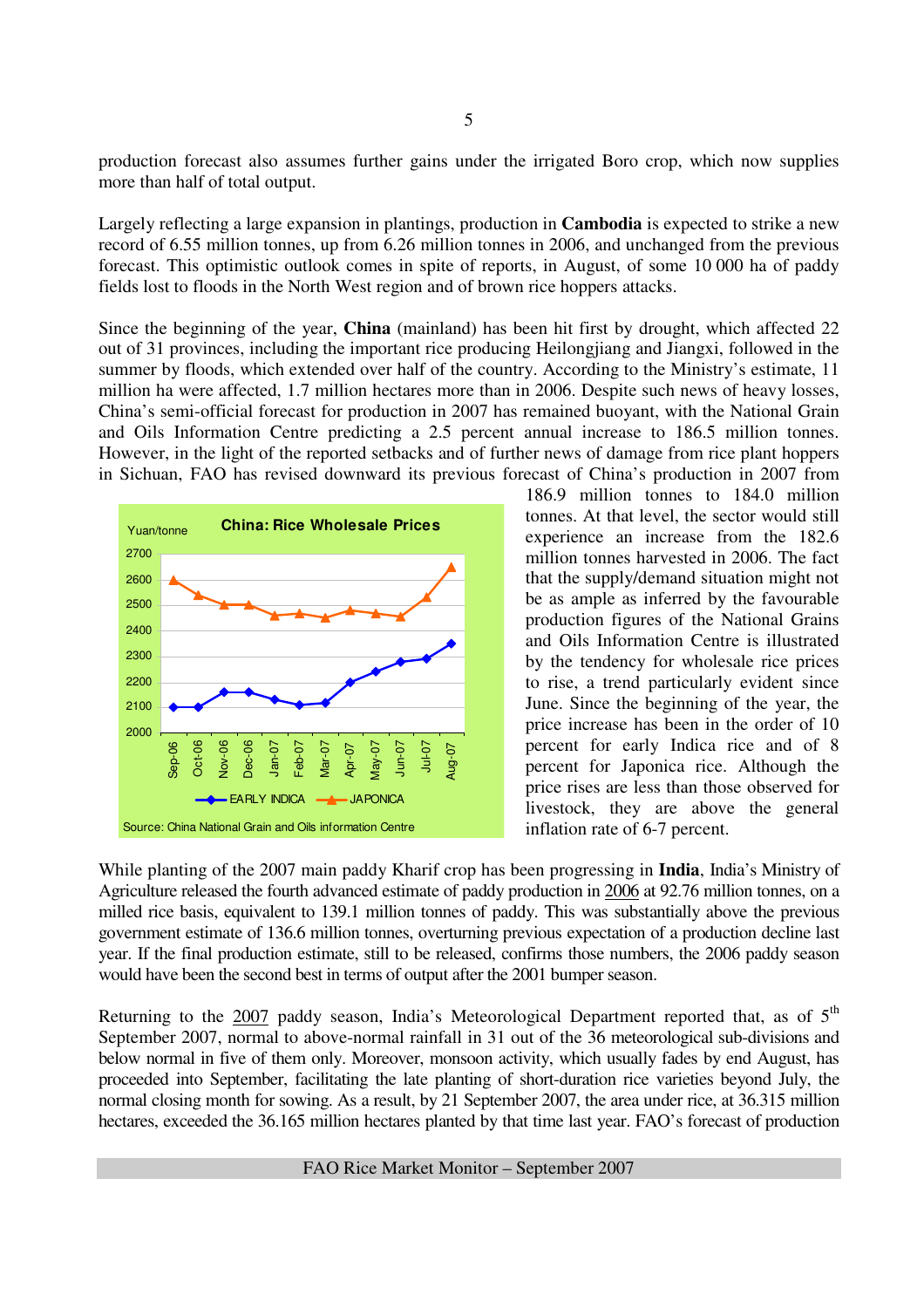for India in 2007 now stands at 140 million tonnes, equivalent to some 93.3 million tonnes of milled rice, matching the 2001 record and 1 percent above the current 2006 estimate. However, there is some concern regarding the outcome of the main Kharif crop, the first estimate of which, by the Ministry of Agriculture, has been set at 80.15 million tonnes, somewhat above the 80.11 million tonnes harvested in 2006. Indeed, several of the most important rice producing provinces, including Haryana, Madhya Pradesh, Punjab, Uttar Pradesh and West Bengal, have suffered either from drought or flooding, with some also reporting a shift of producers towards cotton. The abundance of rains, on the other hand, may underpin plantings over the secondary irrigated Rabi crop and result in a positive overall 2007 output level, especially if the government intention to raise the minimum price by Rupees 400 per tonne this season is confirmed. If implemented, the minimum paddy support prices in 2007 would be Rupees 6 850 (US\$ 174) per tonne for common rice and Rupees 7 150 (US\$ 181) per tonne for Grade A varieties. The move might be necessary to enable the public procurement agencies to compete successfully with private traders in securing supplies from millers. Government purchases since September 2006 have lagged behind the exceptionally high levels of the previous marketing year, when low wheat supplies fostered a shift of procurement towards rice. Over the 2006/07 (Oct-Sept) marketing year, rice purchases for the Central pool amounted, as of 31 August, to about 25.0 million tonnes, down from 27.3 million tonnes in 2005/06. Looking at the medium term, the country's federal cabinet was reported to have pledged Rupees 49 billion (US\$ 1.2 billion) to a National Food Security Mission, to support an expansion in wheat, rice and pulse production over the next four years, Rupees 17.2 million of which were especially earmarked for rice.



 In **Indonesia**, the Ministry of Agriculture recently released the second of the three crop estimates it produces every year, which provided a more optimistic outlook of paddy production in 2007, at 55.127 million tonnes. This is substantially above the first official forecast of 53.1 million tonnes and represents a 1.1 percent increase from the 54.5 million tonnes harvested in 2006. Much of the gain is set to originate in South Sulawesi, Aceh, South and North Sumatra, Bengkulu and South Kalimantan, while a decline is foreseen in Java. The increase, stemming from a greater use of high quality seeds and a lower incidence of floods and diseases, was not

sufficient to meet the official production target of 58.18 million tonnes. Nonetheless, it should enable Bulog, the public agency responsible for stabilizing prices, to increase its local rice purchases for its programme of distribution to vulnerable groups. Meanwhile, prices in the country, which have been on the rise since mid-2005, fell between March and May, coinciding with the bulk harvest period.

In the **Islamic Republic of Iran**, growing conditions have been excellent this season, which, together with continued government support, is anticipated to give a further boost to paddy production to 3.5 million tonnes, the highest on record and 6 percent over the bumper 2006 paddy season. As part of the effort to reach rice self-sufficiency, the country has extended the area under hybrid rice and is, reportedly testing genetically modified-rice varieties.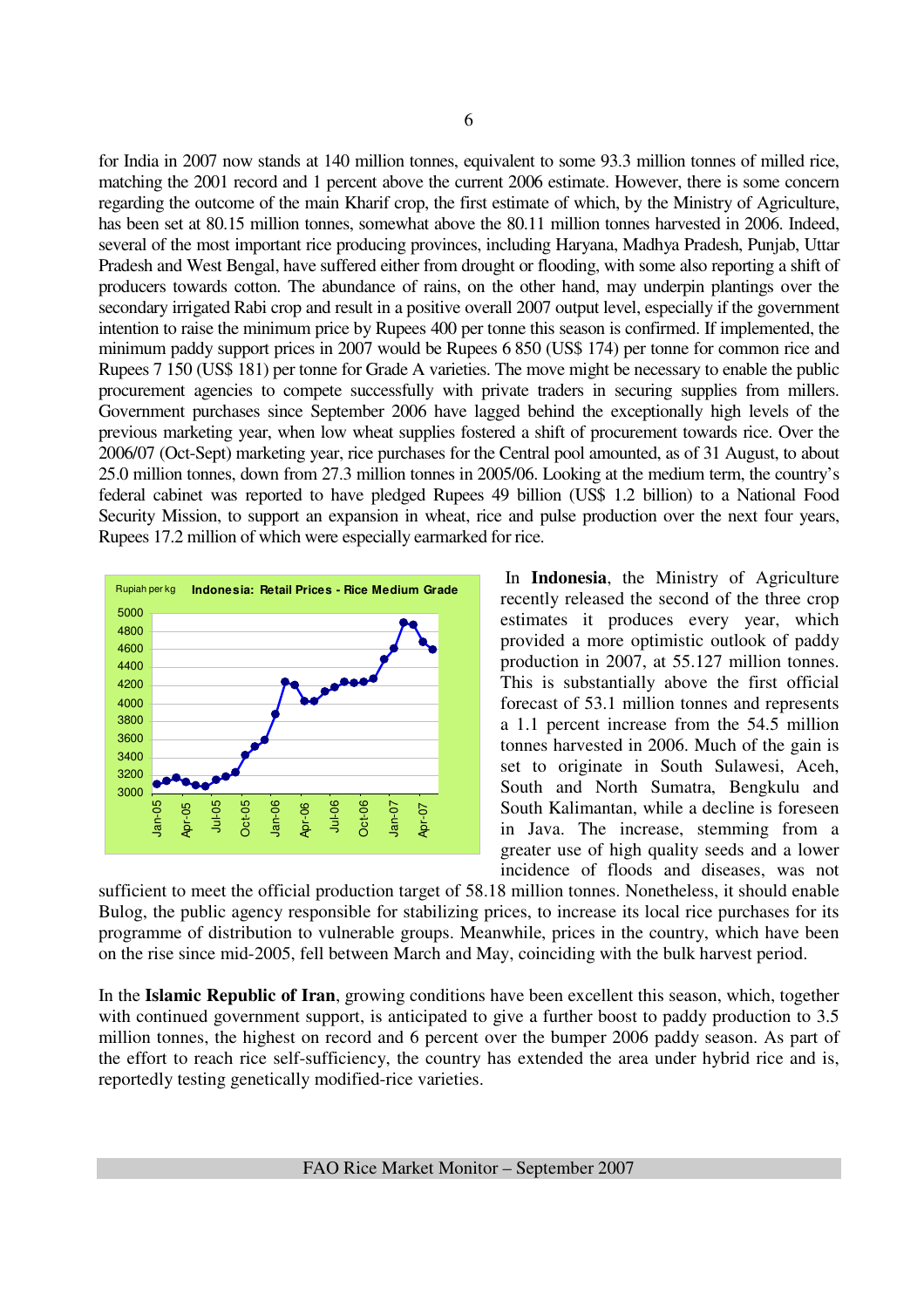Paddy crops in **Japan** are approaching the harvesting stage, with five prefectures already about to complete that phase. As of 15 August, the very-early crops already gathered were rated as "very bad" (crop index<sup>1</sup> inferior to 90 percent) to "bad" (crop index in a 91-94 percent range), reflecting damage caused by the passage of a typhoon in July. In 19 other prefectures, grain maturing is reported to be progressing satisfactorily, although, in some cases, the number of grains per plant was found below normal. Finally, the late rice crops, cultivated in 27 prefectures, were assessed as "normal" (crop index of 99-101 percent), despite a lack of sunshine in a few localized areas where the crops were appraised as "slightly bad" (crop index of 95-98 percent). The crop outlook further deteriorated in mid-September when a typhoon hit the north-eastern region of Tohoku, one of the most important rice producing regions, flooding paddy fields about to be harvested. Awaiting an assessment of the damage, FAO has lowered the production forecast from an official 10.35 million tonnes to 10.0 million tonnes, which would represent a 7 percent contraction from last season.

Over the first two weeks of August, the southern part of the **Democratic Republic of Korea** was battered by torrential rains and floods, which were reported to have affected rice crops at a critical stage of their development, resulting in an 11 percent loss to standing crops. As a consequence, prospects for production in 2007 have deteriorated and now stand at 2.35 million tonnes, down from an earlier 2.5 million tonne forecast and slightly below the 2.478 million tonnes officially estimated for 2006.

Like its neighbour, **the Republic of Korea** was hit by heavy rainfall at the beginning of August, with negative consequences on paddy crops. However, pending more information on the damage, FAO has maintained its previous production forecast at 6.2 million tonnes, which is 2 percent less than the output gathered in 2006. In July, the government agreed to procure 430 000 tonnes domestically under the Public Storage System for Emergency programme, for the constitution of the national rice reserve. This is well below the 504 000 tonnes and the 719 000 tonnes procured in 2006 and 2005 respectively. The purchasing price has been temporarily kept at the 2006 level of won 48 450 per 40 kg for unhusked rice (US\$ 1300 per tonne).



So far, there has been no news of major weather anomaly affecting crops in **Laos**. Since the late 1990s, the country has been expanding the area under rice, which surpassed 800 000 hectares in 2006. According to the latest official estimates, paddy production reached 2.664 million tonnes in 2006, a level foreseen to increase to 2.870 million tonnes in 2007.

The 2007 paddy season in **Malaysia,** which was completed with the harvesting of the secondary crop in August, concluded favourably, since the official output estimate

points to a 5.7 percent yearly recovery to 2.277 million tonnes. The gain was associated to a more favourable weather pattern compared with the 2006 season. It was also attributed to productivity

<sup>1</sup> A rate of 100 correspond to a "average" crop status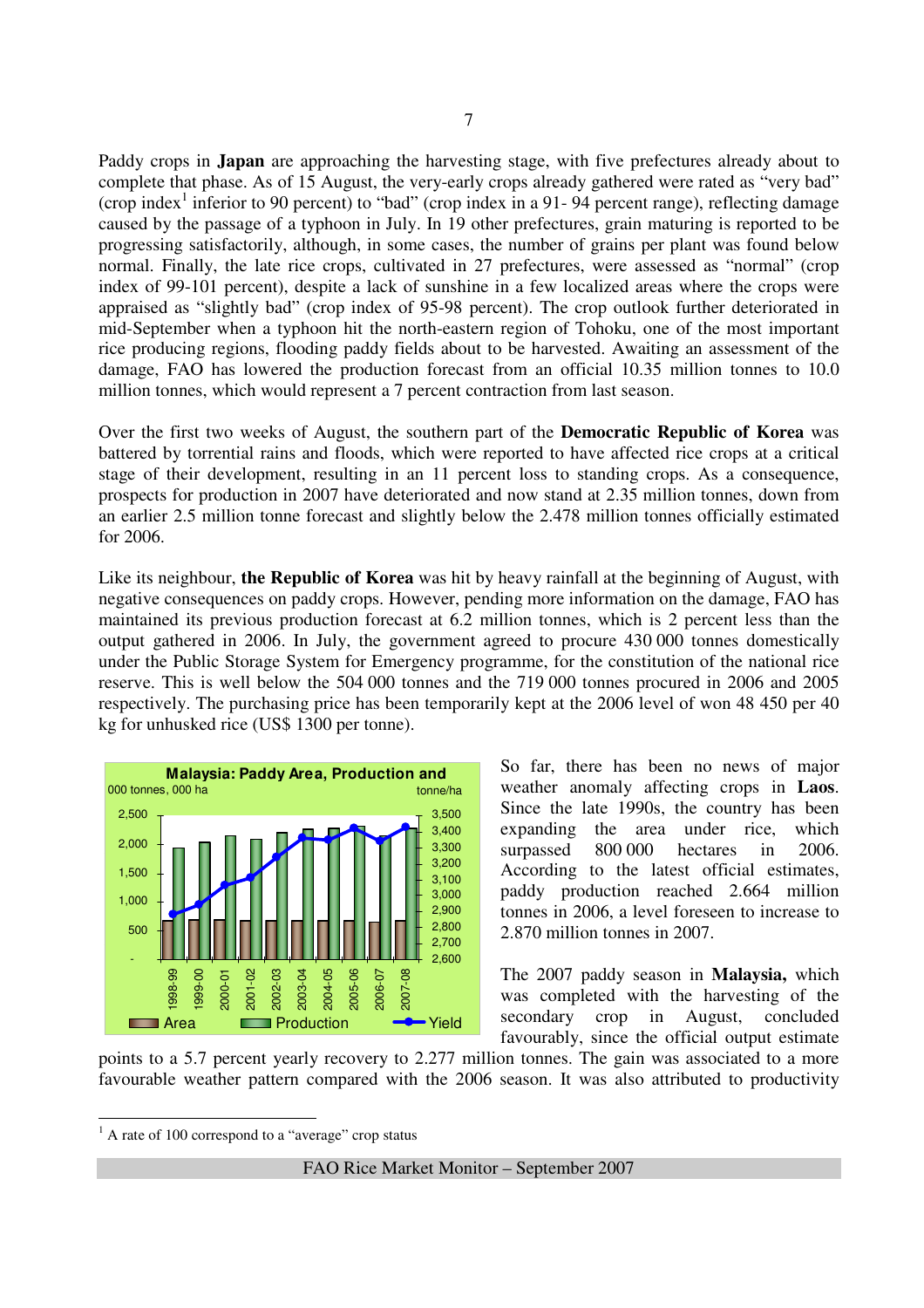improvements in Peninsular Malaysia, facilitated by a consolidation of small holdings and an increased use of high-yielding varieties. It is consistent with the new official development strategy, focused on import-substitution principles, which was launched with Malaysia's Ninth Economic Development Plan.

According to official statistics made available recently, **Myanmar** achieved a level of production of 27.7 million tonnes in 2005, much above the previous estimate of 25.1 million tonnes. The country indeed reported to have succeeded in raising both paddy area and yields. FAO has accordingly adjusted the 2006 and 2007 production figures, to 30.6 million tonnes and 31.5 million tonnes, respectively. The buoyancy of the outcome of the past three paddy seasons contrasts with the relatively subdued role the country has lately played as a rice exporter on world markets. It translate into very high domestic availabilities and per caput apparent consumption, going also counter the reported high rice retail prices, which have been advanced as a trigger of the latest demonstrations of civil unrest.

After three year of successive droughts, paddy production in **Nepal** has been impaired this season by torrential rains which have poured over the country for three months between June and September, causing widespread floods and landslides. Particularly affected were the Terai (lowlands) where more than 70 percent of the national paddy is produced. As a consequence, output this season is forecast in the order of 4 million tonnes, 200 000 tonnes less than previously anticipated, but still above the 3.68 million tonnes harvested in 2006, when lingering drought problems damaged the crop.

**Pakistan** was another country in the region incurring severe flooding problems in July, when intense precipitation caused heavy losses in the important Sindh rice producing area, with some damage also reported in Balochistan. The government has now admitted it would be difficult for production to reach the official 5.7 million tonne (milled rice) target, while private sector sources suggest losses of up to 20 percent. FAO's forecast has accordingly been downgraded, but only by 5 percent pending a better assessment of the losses. In paddy terms, the country is now expected to harvest 8.1 million tonnes (5.4 million tonnes, in milled rice equivalent) in 2007, rather than 8.535 million tonnes. The new 2007 forecast is only marginally below the official production level of 8.153 million tonnes (5.438 million tonnes, milled eq.) for 2006. The Government has failed, so far, to set a level of paddy support price, which last year was announced at Rupee 306 per 40 kg bag (US\$ 126 per tonne). However, this is unlikely to disturb the market, given that the official paddy price is only provided for indicative purposes, even more so in a context of strong market prices.

Unlike most countries in the region**, the Philippines** has suffered from extensive drought problems since June, which delayed planting in the important producing region of Luzon by two months. To offset the losses, the government promoted the identification of 50 000 - 80 000 ha of new fields in the Visayas and Mindanao, for late rice to be sown up until 15 September. These initiatives are part of the Agriculture Ministry "Quick-Turnaround" programme, which supports the planting of a third paddy crop, under full irrigation and using short-maturing varieties. Farmers opting for rice hybrids or for certified inbred seeds were promised a subsidy of Pesos 50 (US\$ 1.07) per kg and Pesos 11 (US\$ 0.24) per kg, respectively. In spite of the Government move, production over the 2007 paddy season (July 2007 – June 2008) is currently forecast by FAO at 14.8 million tonnes, which would represent a 4.5 contraction from a revised government estimate of 15.5 million tonnes in 2006.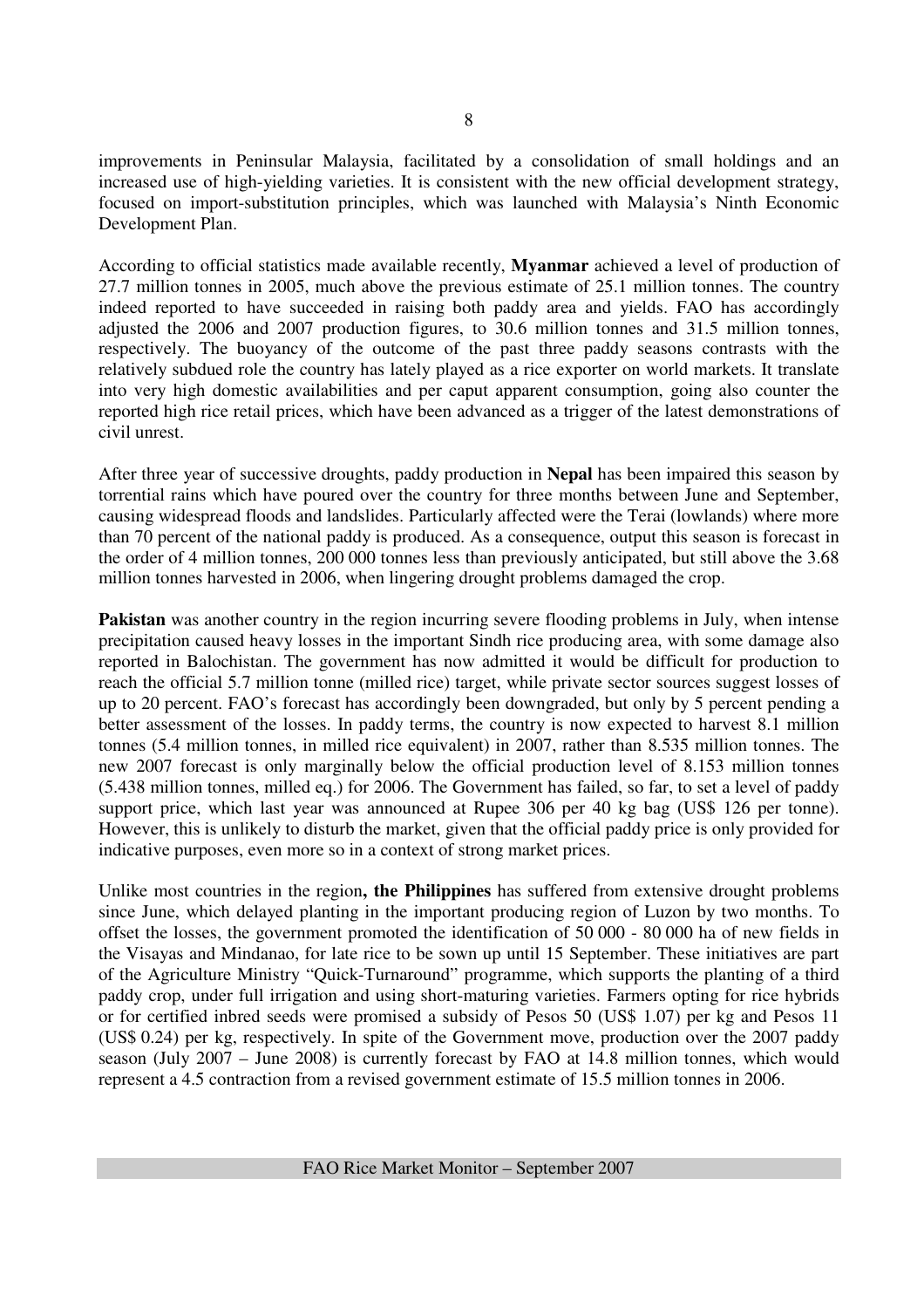The 2007 paddy season has been completed in **Sri Lanka**, where the final official estimates of the main Maha paddy crop were published in July. According to the data, the crop was 8 percent smaller than last season, largely reflecting delays in cultivation caused by the belated release of irrigation water and by heavy precipitation in October and early November. Despite sufficient water availability for irrigation of the secondary Yala crop, this was also smaller than in 2006, as security problems in the Eastern Province, disrupted cultivation there. Overall, production in 2007 is estimated to have fallen by 6 percent to 3.13 million tonnes. In August, the Government announced the launching of a "Food Production Drive", to raise farmer incomes and reduce the country's reliance on imports and the reestablishment of the paddy marketing board.

While the main paddy crop in **Thailand** is approaching harvesting time in November, the pattern of the monsoon has been favourable so far, with some 30 percent more precipitation registered since the beginning of the monsoon period in June. Consequently, FAO's production forecast has been kept at 30.5 million tonnes, slightly more than the 2006 record level of 30.3 million tonnes. Recently, the Government announced the implementation, over the next three years, of a new rice development strategy aimed at raising yields from the current 2.9 tonnes per ha to 3.3 tonnes per ha. As part of this strategy, a "Smart Farmer" project was launched, to provide assistance to producers and help them achieve higher productivity levels. The strategy also aims at retaining Thailand's major rice exporter's status, by developing new rice-based products. On the other hand, as of mid-September, the Government had not yet announced the dates for the opening of public intervention of the main paddy crop, which normally start on 1 November, nor on the official procurement prices at which paddy would be purchased from farmers. Moreover, the head of the Public Warehouse Organization, responsible for managing the stockpile, was reported to have asked for a four month suspension of the procurement programme, to allow the institution to shed light over recent cases of rice disappearance from the official stock. The Government was also reported to owe Baht of 1.7 billion (US\$ 53 million) to rice owners and warehouses from the operation of the pledging scheme programme.

According to new official estimates released in **Turkey**, rice production in the country rose steadily in the past four years, passing from 360 thousand tonnes in 2002 to 696 thousand tonnes in 2006. This tendency, however, is likely to be interrupted in the on-going 2007 paddy season, reflecting severe drought problems since October 2006, which also affected the important rice producing region of Marmara. This has led to the downward adjustment of the 2007 production forecast from 550 000 tonnes to 500 000 tonnes, which would represent a 28 percent decline from 2006.

Prospects also deteriorated in **Viet Nam**, where crops have been damaged by natural disasters and attacks from brown rice hoppers. After harvesting a 3 percent smaller winter/spring crop of 17.1 million tonnes, the country is heading towards a reduced summer/autumn crop after the Central Highlands were severely flooded. According to the ministry, paddy production by mid September was lagging behind the performance of the same period last season. As a consequence, FAO's production forecast has been reduced from 36.0 million to 35.5 million tonnes, which is one percent less than in 2006.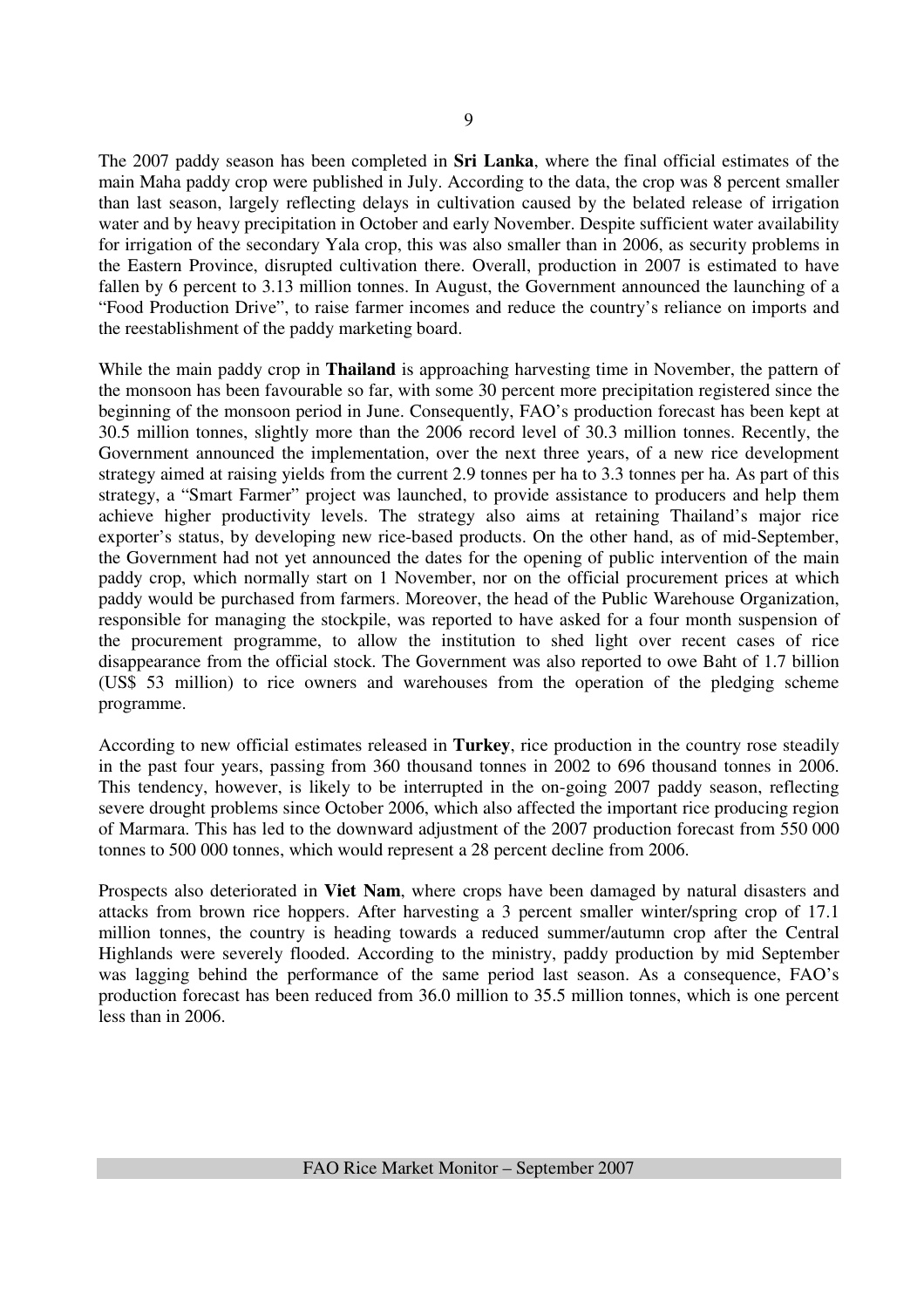#### **B. AFRICA**

#### **2007 production prospects in Africa remain positive despite torrential rains and inundations in August and September**

Like many parts of Asia, several countries in Africa registered above normal rainfall in recent months, which caused floods and damage to people and infrastructure. Most affected were sub-Saharan countries situated within a band stretching from Senegal, on the western coast, to Kenya in the East. Although causing severe harm to people and infrastructure, the rains often brought relief to otherwise overly dry conditions, therefore benefiting crops. Pending more accurate assessments of the impacts of the floods on paddy fields, aggregate production in the region is forecast at about 22.2 million tonnes, virtually unchanged from the revised 2006 estimate.



 In *northern Africa*, harvesting of the main paddy crop is in full swing in **Egypt**. According to the latest official estimates, the area under rice shrank slightly from 670.8 thousand hectares in 2006 to 669.2 thousand hectares this season, which is expected to result in a contraction of production from 6755 thousand tonnes in 2006 to 6665 thousand tonnes in 2007. According to the estimates released, yields would weaken from 10.07 tonnes to 9.96 tonnes per hectare, reflecting late planting in certain areas of the country. Industry reports also warned over the possibility that high temperatures in the Delta region might result in lower milling rates.

Many countries in *western Africa* were hit by torrential rains in July and August, in particular **Burkina Faso, Cote d'Ivoire, Liberia, Gambia, Ghana, Mali, Mauritania, Niger, Nigeria, Senegal** and **Togo**. The downpours came after a belated arrival and slow establishment of the rainy season, bringing relief to crops, but also causing serious localized flooding problems. Over much of the sub-region, the rains came when paddy plants were at the tillering or at the panicle initiation stages but, despite some reports of crop losses, damage to paddy fields was reported to have been contained. Above-normal precipitation over the July-September period may enhance yields and, in some areas, also to allow a second paddy crop to be grown. Based on the current outlook, production is set to rise in **Chad, Nigeria** and **Senegal.** In **Nigeria,** abundant and well distributed rainfall together with improved availability of inputs is forecast to raise production to 4.4 million tonnes, up from a revised 4.3 million tonnes in 2006. However, these would fall short of the objectives set under the Government "Presidential Initiative on Rice", to achieve a level of production of 5 million tonnes in 2006 and 6 million tonnes in 2007. In **Senegal**, production is set to recover, reflecting a timely provision of fertilizers and seeds, which had been in short supplies in 2006. In September 2007, the Agriculture Ministry announced an ambitious rice development programme budgeted F CFC 16 billion (US\$ 34 million), which sets as objective the achievement of rice self-sufficiency by 2015. The programme aims at raising yields by expanding the area under irrigation, not only along the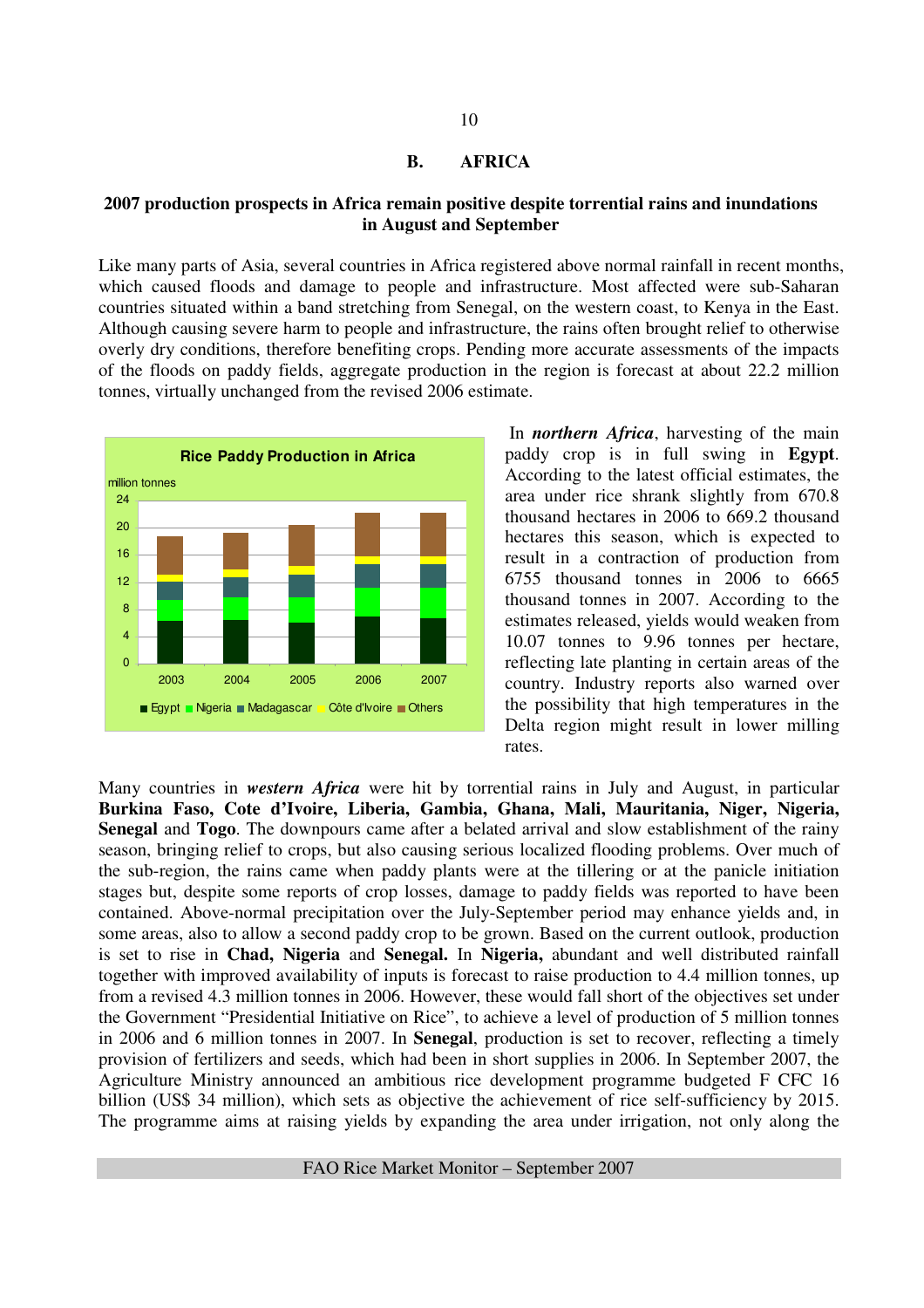Senegal River in the north but also in the south eastern regions of Ziguinchor and Kolda and Tambacounda. Paddy production is anticipated to decline in **Burkina Faso**, the **Cote d'Ivoire** and **Kenya.** It may also drop in **Mali** where yields are seen falling below the exceptionally high levels achieved last season**.** Little change is foreseen in the rest of the sub-region. Overall, the sector performance remains weak and a large share of domestic demand has to be met through imports. While governments continue to voice their concern about the large dependence of their countries on external supplies, several programmes are being launched to support production. In August, **Ghana** and France signed two agreements valued  $\epsilon$ 13.8 million (US\$ 19.1 million) overall to promote rice production in the Northern, Upper East, Upper West and Volta regions in Ghana. The main loan, of  $\epsilon$ 12.5 million, was granted on concessional terms, under a 1 percent fixed interest rate, a 30-year maturity period and a 10-year grace period.

The past few months were also dominated by heavy rains and floods in *Eastern Africa*, which particularly affected rice fields in **Kenya** and in **Sudan**, marring somewhat crop prospects in those two countries. By contrast, the production outlook remains positive in **Tanzania**, as floods in the lake region, early this year, were favourable to rice crops. For most countries in *Central Africa,*  production is not expected to change much compared with last season. As for countries in *Southern Africa*, most have concluded the 2007 paddy season and are preparing to plant the 2008 main paddy crops, between October and November. According to official estimates **Madagascar** harvested larger paddy crops in 2007, in spite of losses caused in the first months of the year by cyclones. In **Mozambique**, the government production estimate also points to a marked increase in output this season.

## **C. LATIN AMERICA AND THE CARIBBEAN**

#### **Prospects remain subdued in LAC, with production set to stagnate in Central America and the Caribbean and to fall in South America**

Although the timing of the hurricane season in the Atlantic basin conventionally commences on 1 June and ends on 30 November, this year it started exceptionally early, on 9 May 2007, with the formation of Subtropical Storm Andrea. According to various Meteorological Centres, the chances of major hurricane activity in the Caribbean are also above normal this year<sup>2</sup>. However, by end-September, the impact on paddy crops has been relatively small, with current and production forecast for *Latin America and the Caribbean* in the order of 24.1 million tonnes, about 200 000 tonnes below the previous forecast but about 850 000 tonnes or 3.4 percent less than the estimate for 2006.

In *Central America and the Caribbean,* most countries are now harvesting their first paddy crops with some already engaged in land preparation for their secondary crops. Overall, production prospects in the sub-region are little changed compared with those presented in the June issue of the Rice Market Monitor, except for the production forecast of **Cuba**, which has been lowered by 100 000 tonnes to 400 000 tonnes, reflecting an expected cut of the area planted to rice. As a result of

 $\overline{a}$ 

 $2^{2}$  According to forecasts released on 4 September 2007 by the Colorado State University Centre, 15 storms, seven hurricanes and four major hurricanes are predicted over the Atlantic basin. As of the end of September, already ten storms, three hurricanes and two major hurricanes had formed, leaving potential for other major such events to take place in the course of October and November.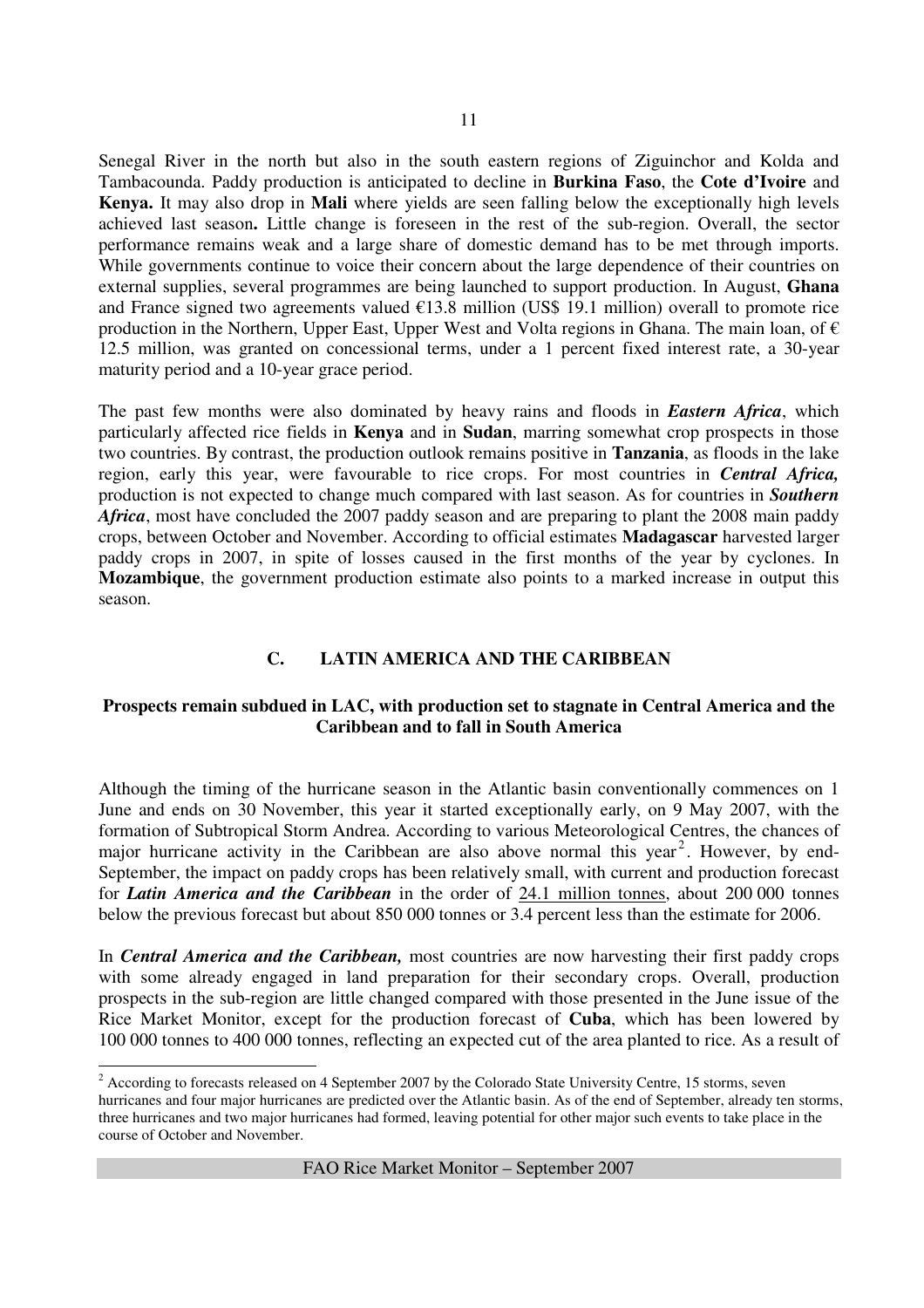that change, the sub-region as a whole is anticipated to gather 2.4 million tonnes in 2007, virtually the same as in 2006, as some expected gains in **Costa Rica, the Dominican Republic** and **Mexico** would be offset by declines anticipated in **Cuba, Honduras** and **Nicaragua.** So far, the countries most affected by the various storms that have already formed over the sub-region are **El Salvador, Guatemala, Honduras** and **Nicaragua,** but the damage caused to paddy fields appear to have been limited. Nonetheless, hurricane Felix caused losses in **Nicaragua**, where production is forecast to fall by 17 percent to 260 000 tonnes. Particularly affected were some areas in the North Atlantic Autonomous Region inhabited by the indigenous Miskitas and Mayangnas communities, which cultivate rice for subsistence. To avert a major food crisis in the affected areas, the government is reported to have distributed basic food supplies to the local populations and to have launched an emergency programme to reactive production, by providing rice seeds. Based on prospects by the National Statistics Institute (INE), **Honduras** may also harvest a reduced crop this year, partly because of scant rainfall between May and July, when paddy crops were at an early stage of development. The Ministry of Agriculture is reported to have increased the availability of improved rice seeds, in an effort to stimulate production and reduce the dependence of the country on imports, which now cover more than 80 percent of domestic needs.



In *South America*, production forecasts in 2007 have been subject to a few changes, including some downward adjustments for **Argentina, Bolivia, Brazil** and **Colombia**, which were virtually compensated by more buoyant expectations in **Peru**. The revisions leave the outlook for aggregate production in the region almost unchanged from the June forecast, at 21.7 million tonnes. This would be about 800 000 tonnes, or 4 percent, lower than the latest estimate of production in 2006, which in turn, was down 7 percent from 2005. In the southern cone, however, the attention is now turning to the coming 2008 paddy season, with planting operations due to start in September.

According to official estimates released on 13 September 2007, **Argentina** harvested 1.060 million tonnes in 2007, slightly less than earlier anticipated, and 11 percent below the volume gathered in 2006. The decline from last year reflects a small contraction in the area but especially a fall in yields, largely reflecting less favourable growing conditions compared with 2006. In the two major growing provinces of Corriente and Entre Rios, which account for about 80 percent of total output, yields in 2007 suffered from water shortages in the last quarter of 2006, which delayed the start of the season. Subsequently, crops were impaired by excessive rainfall, affecting the quality of the grain, limited sunshine and a belated harvest. As for the new 2008 paddy season, which started to be planted in mid-September, prospects are positive, as abundant water availability in reservoirs, favourable climate forecasts and high prices are likely underpin the area under rice to 180 000 ha next season, up from 168 000 ha in 2007.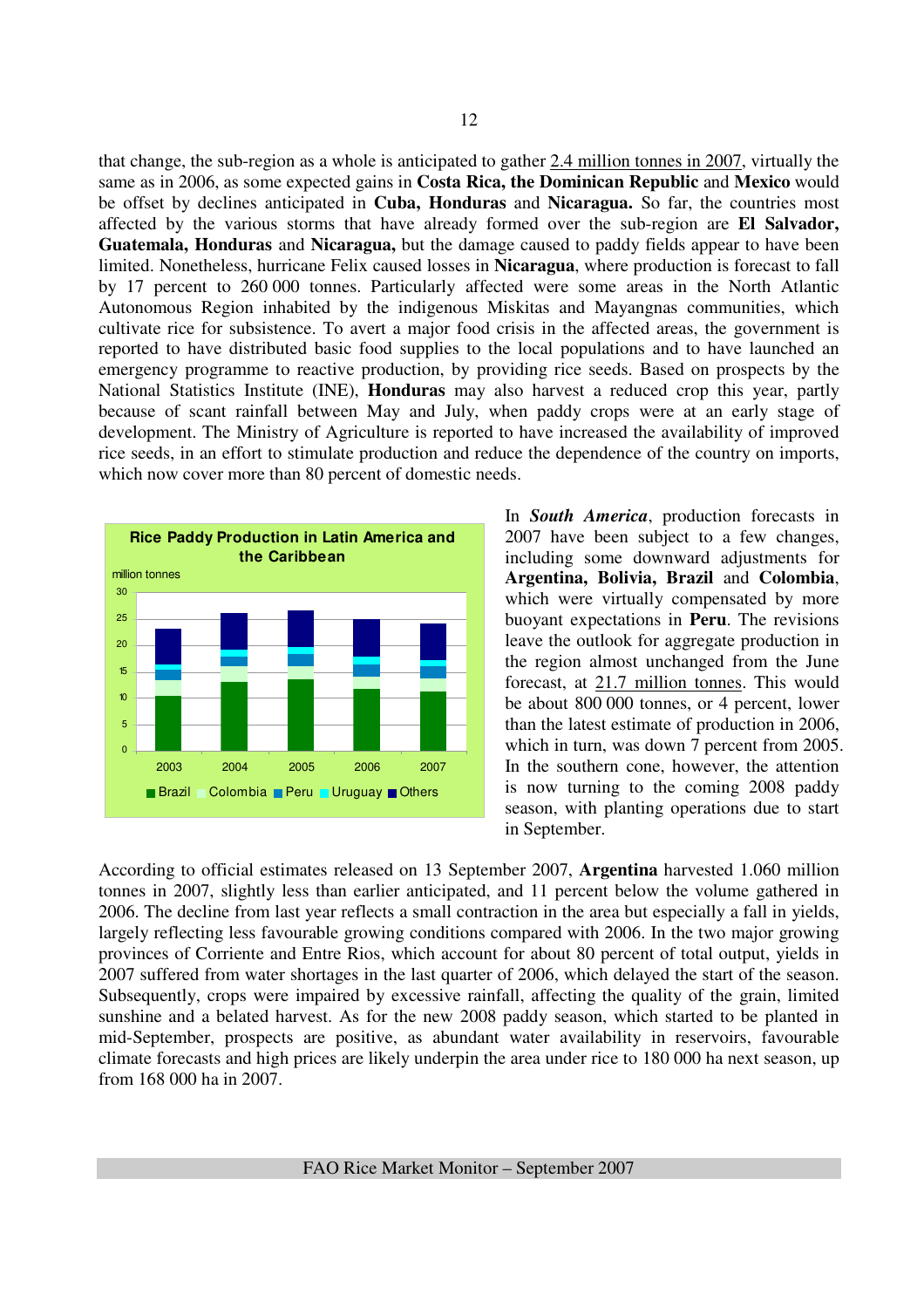Returning to the on-going 2007 season, prospects in **Bolivia** are negative, at 310 thousand tonnes, which would imply a sharp 27 percent reduction from 2006, with both area and yields falling. Those trends were related to adverse weather conditions prevailing from November 2006 to March 2007, in particular flooding and landslides in the low lands and insufficient rainfall and hail storms in the highlands. The most affected areas were in Santa Cruz and Beni, where considerable losses were registered. In August 2007, the country announced the establishment of a new public enterprise to boost food production, "Empresa de Apoyo a la Producción de Alimentos" (EMAPA), the first to be created in 20 years, through programmes specifically targeted to small producers. EMAPA has the mandate to buy and sell basic agricultural inputs, to process and market the crop and to provide technical assistance to growers. Some 49 000 farmers are expected to benefit, principally in the regions of Chuquisaca, Potosí, Cochabamba, Tarija, Santa Cruz, Beni and La Paz. EMAPA, which aims to embrace some 10 000 hectares of rice fields in the coming 2008 season, was allocated US\$ 7.8 million for that purpose and, on 15 September 2007, started the distribution of rice seeds.

In **Brazil**, the twelfth official crop assessment, conducted in September, downgraded the June estimate of 2007 production from an 11.403 million tonnes to 11.317 million tonnes, largely because of a contraction of plantings in the highly productive southern states, following relatively low prices at the start of the season. Looking at the series since 1990, this would be the first time that the rice harvested area would fall under 3 million hectares. On the other hand, gains in yields, averaging 3.7 percent per year over the 27-year period, have been the engine of production growth, largely compensating for a 1.9 percent annual drop in the area.

| Brazil Paddy Production by Region in 2006 and 2007 (for Brazil: 2005/06 and 2006/07 paddy seasons) |        |               |          |      |                |        |                                |         |        |  |
|----------------------------------------------------------------------------------------------------|--------|---------------|----------|------|----------------|--------|--------------------------------|---------|--------|--|
|                                                                                                    |        | Area (000 ha) |          |      | yields (kg/ha) |        | <b>Production (000 tonnes)</b> |         |        |  |
|                                                                                                    | 2006   | 2007          | Var $\%$ | 2006 | 2007           | Var %  | 2006                           | 2007    | Var %  |  |
| <b>Total</b>                                                                                       | 3017.8 | 2967.5        | $-1.7$   | 3884 | 3814           | $-1.8$ | 11721.7                        | 11316.6 | $-3.5$ |  |
| North                                                                                              | 455.4  | 495.9         | 8.9      | 2228 | 2250           | 1.0    | 1014.6                         | 1115.8  | 10.0   |  |
| Northeast                                                                                          | 734.9  | 746.2         | 1.5      | 1517 | 1403           | 7.5    | 1115.1                         | 1047.3  | $-6.1$ |  |
| Centre-West                                                                                        | 442.2  | 442.7         | 0.1      | 2576 | 2667           | 3.5    | 1139                           | 1180.8  | 3.7    |  |
| South East                                                                                         | 127.4  | 115.0         | $-9.7$   | 2361 | 2388           | 1.1    | 300.8                          | 274.6   | $-8.7$ |  |
| South                                                                                              | 1257.9 | 1167.7        | $-7.2$   | 6481 | 6593           | 1.7    | 8152.2                         | 7698.1  | $-5.6$ |  |
| Source: CONAB - Crop Assessment September 2007                                                     |        |               |          |      |                |        |                                |         |        |  |

The opening of the coming 2008 paddy season, which starts in the Southern states where rice is seeded between August and December, was reportedly delayed by strong precipitation in late September. However, planting intention surveys pointed to a sizeable rice area expansion in the coming 2008 season (which corresponds to Brazil's 2007/08 season). According to various sources, the southern states are likely to expand the area under rice by between 9.4 percent and 11.8 percent, which could boost the total area under rice at the national level by 3.3 percent compared with 2007.

Production in **Chile** is estimated to have fallen by 13 percent from 160 000 tonnes in 2006 to 140 000 tonnes this year. Like in Brazil, the decline was driven by low rice prices and rising input costs at the beginning of the season, which encouraged farmers to shift to other crops. The season was further marred by a late arrival of the rainfall in October-November and by low temperatures at various stages of the crop development, which depressed yields.

Despite a 78 000 tonne downward revision, production in **Colombia** is forecast to rise by some 3 percent to 2.4 million tonnes in 2007, stimulated by rising producer prices in the first months of the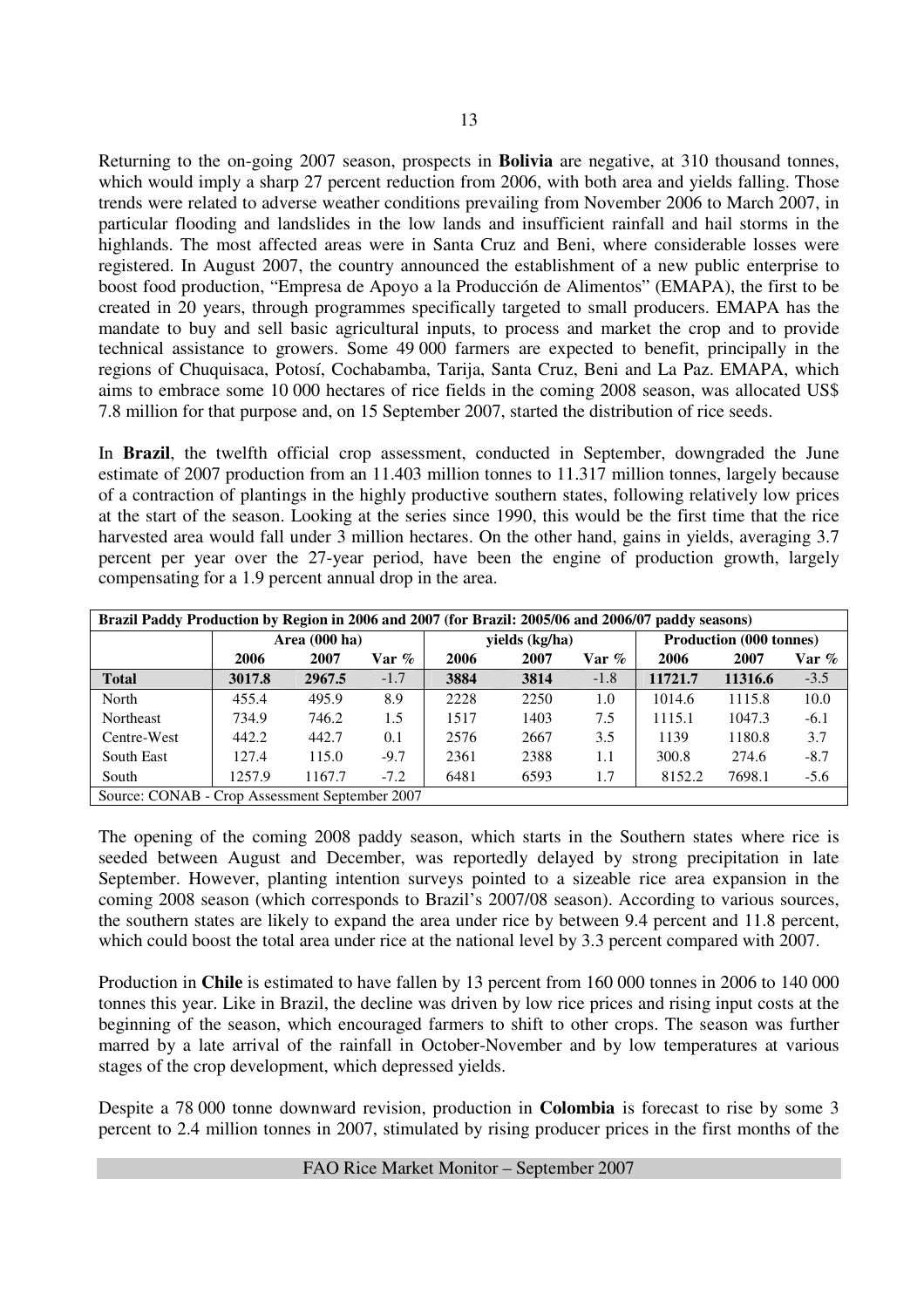year. The government announced in August it would sustain producer prices at harvest time through storage incentives, the cost of which has been budgeted at Pesos 10 billion (US\$ 5 million). Under the scheme, Pesos 18 600 (US\$ 9.3) /tonne of paddy rice/ month would be provided between 23 August and 31 December 2007 to cover the financial and rental costs associated with the storage, with the rice deposited valued at a reference price of Pesos 620 000 (US\$ 309) per tonne.

Reflecting an expected cut in the area, production in **Ecuador** is set to fall slightly to 1.3 million tonnes. Rainfall was abundant this season, which lifted yields in the rainfed rice fields, but many farmers failed to plant rice and shifted to other crops because of the weather unreliability, following several years of insufficient rainfall. Over most of 2007, producers have benefited from higher prices, but the market strength was reported to have abated since September, following the government decision to suspend exports on a temporary base as a means to keep inflation low.

Prospects for this year production are positive in **Guyana**, where the area under the first rice crop is reported to have risen by 17 percent, while plantings of the second crop were proceeding well. As a result, the country is now expected to gather 494 thousand tonnes, 5 percent more than last season, despite reported surges in basic input prices, in particular fertilizers and fuel. Since 2006, the rice sector has benefited from the implementation of a European Union (EU) support programme to the CARIFORUM rice industry, which allocates  $\epsilon$  11.7 million to the country, and from a  $\epsilon$  1 million grant for the production of rice improved seeds. The country is also launching an Agriculture Support Service Programme, to promote rice seed development, training and research.

In **Peru,** official figures reporting paddy produced in the first seven months of 2007 showed an increase of 0.5 percent in the harvested area and 6.6 percent gain in yields compared with the same period in 2006. The resulting 7.1 percent rise in output to 1.89 million tonnes was concentrated in Piura (+32.8 percent), Lambayeque (+27.6 percent) and La Libertad (+8.8 percent). However, based on the 2007/08 National Sowing Plan (Plan Nacional de Siembras) rice plantings are to be cut. Accordingly, FAO has raised its forecast of production in 2007 to 2.3 million tonnes, which would still be somewhat less than the 2.4 harvested in 2006.

Rice production in **Uruguay** was strongly influenced by a lack of water reserves which led to an 18 percent cut in the rice area in 2007. Based on the latest output estimates, the country harvested 1.146 million tonnes, or 11 percent less than in 2006, as record yields in the order of 7.9 tonnes per ha tempered the extent of production fall. The country is now preparing to start the 2008 paddy season. Given improved water availability and favourable price expectations, the area under rice is anticipated to recover to 180 000 ha, which, under normal yield expectations, could lift production to 1.25 -1.30 million tonnes. The sector, which benefits from very limited support from the government, obtained in August the possibility to detract the value added tax it paid on gas oil, for up to 4 percent of its revenue, compared with only 0.4 percent before the move.

## **D. REST OF THE WORLD**

#### **Production in 2007 falls in Australia, the United States and the European Union**

In **Australia**, where the time has come to plant the new 2008 paddy crop, the ability of rice growers to go ahead with the cultivation has been impeded by what is referred to as the worst drought in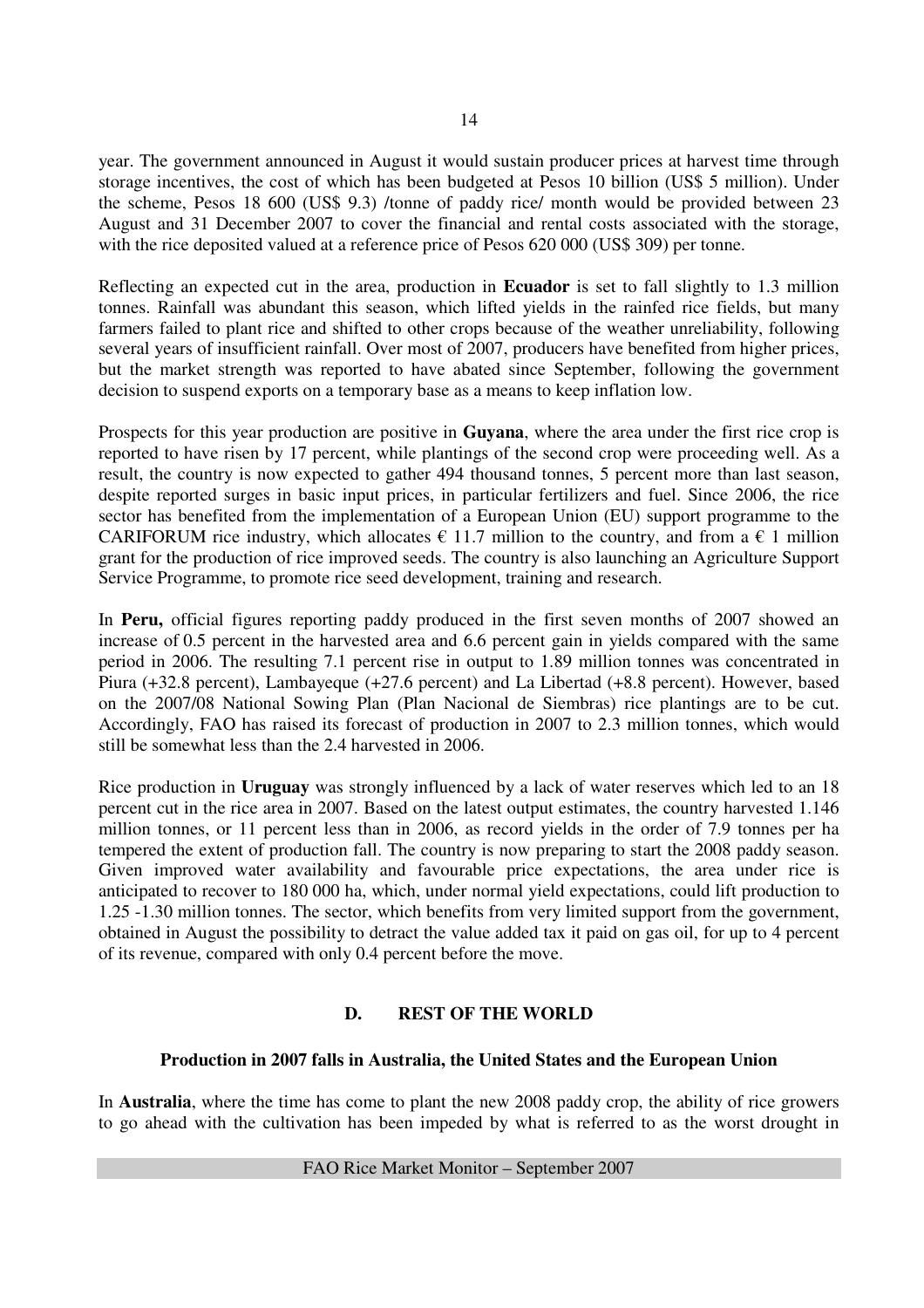15

memory. Over the 2007 season, only 16 000 hectares could be cultivated as little water was allocated to the sector for irrigation, resulting in a production level of 167 000 tonnes, the lowest since 1961 and 84 percent less than in 2006. Throughout the winter and early spring, between June and September, precipitation was again well below average, impeding a refilling of dams and constraining water availability for irrigation. As a result, the Australian Bureau of Agricultural and Resource Economics (ABARE) estimated in its September report that only 6 000 hectares would be put under rice in 2008, possibly giving rise to a paddy production of 50 000 tonnes. To ensure such a minimum production is met, SunRice, the agent for the Rice Marketing Board of the State of New South Wales, is reported to have guaranteed purchases at prices superior to those of 2007, of US\$ 320 per tonne for their rice. At the same time, the authorities have extended the timeline for benefiting of some "exceptional circumstances" aid from March 2008 to September 2008.

In the **Fiji Islands**, where only between 14 000 and 20 000 tonnes of rice are produced, the sector was earmarked by the Ministry for further expansion in the 2007 Business Plan. According to the plan, investments will be made to increase production in irrigated areas from existing farms.

In North America, the **United States**' 2007 production forecast, released in September, upgrades by 400 000 tonnes the figure presented in the June issue of the RMM, to 8.701 million tonnes. At this level, paddy production would be 1 percent lower than in 2006 and the smallest since 2000. The upward revision reflects more buoyant expectations over yields, now anticipated to reach a record 7.87 tonnes per ha. The anticipated decline in output this season would result from a cut in long grain rice, while production of medium/short grain rice is foreseen to increase above last year. As the United States 2002-2007 Farm Bill is set to expire on 30 September 2007, a new "Farm, Nutrition and Bioenergy Act" Farm Bill, covering 2007-2012, was approved by the Congress on 27 July 2007 and is now being considered by the Senate. Eventually, it will have to be signed by the President of the country. The current text of the Bill does not entail major shifts in US agricultural policies International pressure on the Government to modify some of its programmes may intensify in the coming months, as Canada already requested in June the formation of a panel to look into the legitimacy of US trade-distorting subsidies to agriculture. Brazil, which had already joined Canada as third party in that case, asked for direct consultations with the United States in July 2007 (the first move under the WTO dispute settlement procedures), alleging that the US market-distorting support, classified as "Amber Box support", to a number of agricultural sectors, including rice, had repeatedly<sup>3</sup> exceeded the spending limits established under the WTO Agreement on Agriculture. It also claimed that the US tax exemptions and export credit guarantees had to be classified as tradedistorting subsidies. The United States, which has failed since 2001 to notify to the WTO the extent of its support to agriculture, has 60 days to solve the dispute bilaterally before Brazil could ask for the establishment of a WTO panel to adjudicate the case.

In **Europe**, the 2007 season is about to conclude with the completion of paddy harvesting in September-October. Based on estimates from the major producing countries, the forecast for 2007 production in the **European Union (EU)** has been lowered somewhat and is now estimated to reach 2 594 thousand tonnes, a marginal decline of 0.6 percent compared with 2006. The fall from last season reflects negative crop expectations in France, Greece, Portugal and, especially, in Spain where reduced water availability triggered a cut of plantings. By contrast, production is expected to rise in

 $\overline{a}$  $3$  The United States' "Amber box" spending limits have been set at US\$ 19.1 billion since 2000. Brazil claims this limit was surpassed in 2000, 2001,2002, 2004 and 2005.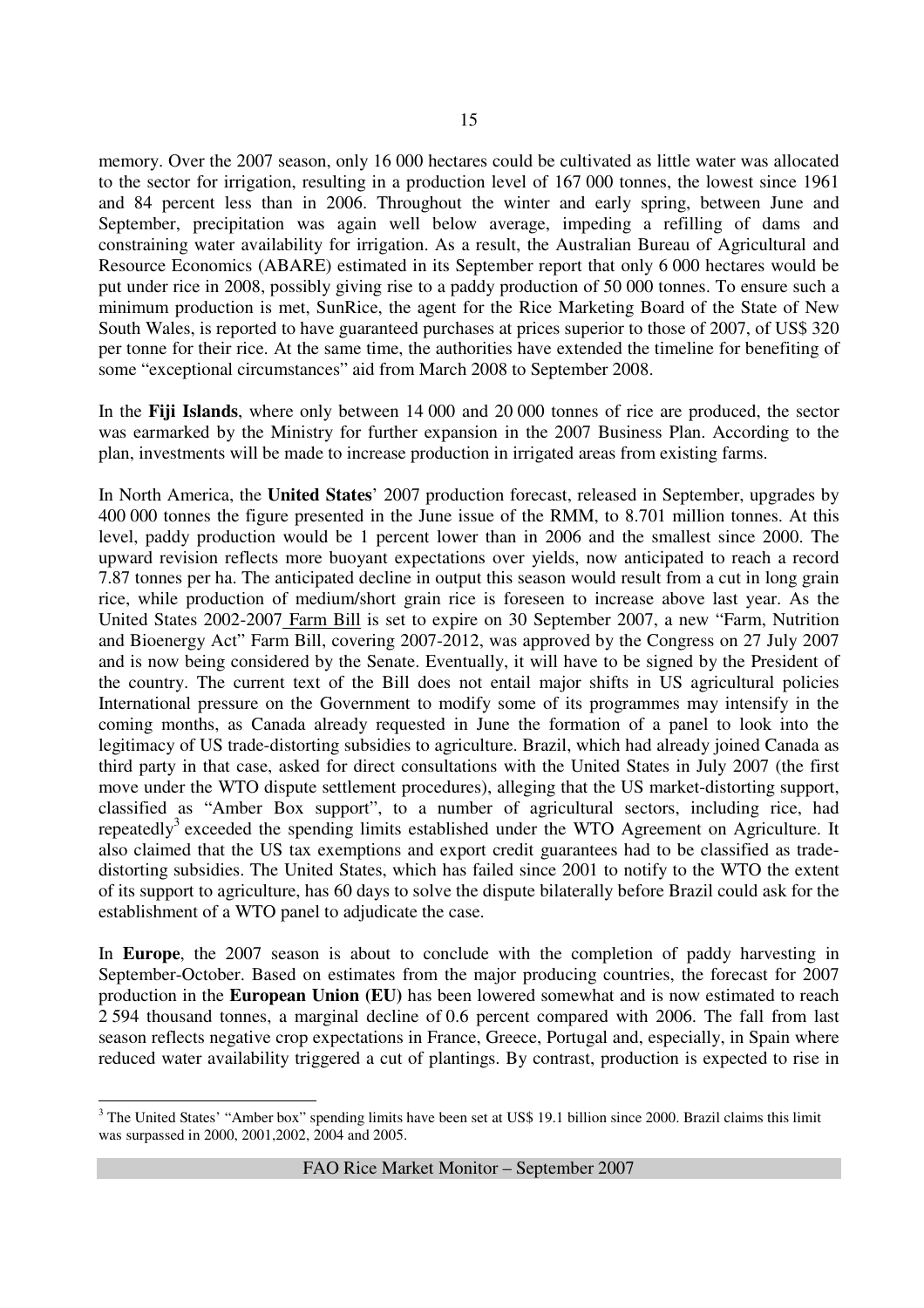Italy, sustained by a 2.7 percent expansion in area. As high market prices encouraged Greece, Italy and Portugal to exceed their national base areas, rice specific payments to producers in those countries are bound to be cut.

| EU: Rice National Base Areas And Rice Specific Aid In Major Rice Producing Countries |                        |                  |         |        |          |         |         |
|--------------------------------------------------------------------------------------|------------------------|------------------|---------|--------|----------|---------|---------|
|                                                                                      | France<br>Metropolitan | French<br>Guyana | Italy   | Greece | Portugal | Spain   | Total   |
| Base areas (ha)                                                                      | 19.050                 | 4,190            | 219,588 | 20,333 | 24,667   | 104.973 | 392,801 |
| Historical paddy<br>yield (tonnes/ha)                                                | 5.49                   | 7.51             | 6.04    | 7.48   | 6.05     | 6.35    |         |
| Rice specific aid<br>$(\epsilon$ per ha)                                             | 411.75                 | 563.25           | 453.00  | 561.00 | 453.75   | 476.25  |         |
| Source: Official Journal of the European Union                                       |                        |                  |         |        |          |         |         |

# **II. INTERNATIONAL TRADE IN RICE**

### **A. TRADE IN 2007**

### **Global trade in rice in 2007 to break the 30 million tonne benchmark for the first time**

Compared with the June issue of the FAO Rice Market Monitor, the forecast of rice trade in 2007 has been lowered by about 100 000 tonnes to 30.1 million tonnes. On the demand side, the revision reflects lower forecasts of imports by **China mainland** (-100 000 tonnes to 600 000 tonnes), **Indonesia** (-300 000 tonnes to 1.5 million tonnes), **Madagascar** (-50 000 tones to 150 000 tonnes) and **Nigeria** (-100 000 tonnes to 1.6 million tonnes), which more than compensated upward adjustments of the import estimates of **Colombia** (+87 000 tonnes to 300 000 tonnes), the **DPR of Korea** (+160 000 tonnes to 400 000 tonnes), **Malaysia** (+50 000 tonnes to 850 000 tonnes), **Philippines** (+170 000 tonnes to 1.87 million tonnes) and **Kenya** (+40 000 tonnes to 250 000 tonnes).

On the supply side, export forecasts were raised for **India** (+300 000 tonnes to 4.5 million tonnes), the **Republic of Korea** (+150 000 tonnes to 150 000 tonnes), **Myanmar** (+150 000 tonnes to 300 000 tonnes) and **Egypt** (+100 000 tonnes to 1.2 million tonnes), but were downgraded in the case of **China mainland** (-100 0000 to 1.4 million tonnes), **Pakistan** (-100 000 tonnes to 3.0 million tonnes), **Thailand** (-300 000 tonnes to 8.7 million tonnes) and **Viet Nam** (-300 000 tonnes to 4.5 million tonnes).

At the forecast level of 30.1 million tonnes, international trade in rice in 2007 would be almost 1 million tonnes higher than in 2006 and break the previous record of 29.8 million tonnes that was achieved in 2005. This would also be the first time that international trade in rice would surpass the 30 million tonne benchmark. Much of the trade growth this year would result from increased purchases by countries in Asia, in particular, **Bangladesh**, **Indonesia**, the **Democratic Republic of Korea, Nepal** and the **Philippines** but also by **Cuba, Brazil** and **Colombia,** in Latin America and the Caribbean, **the United States** in North America and the **European Union** in Europe. By contrast, current prospects point to a cut of deliveries to a number of Asian countries, including **China**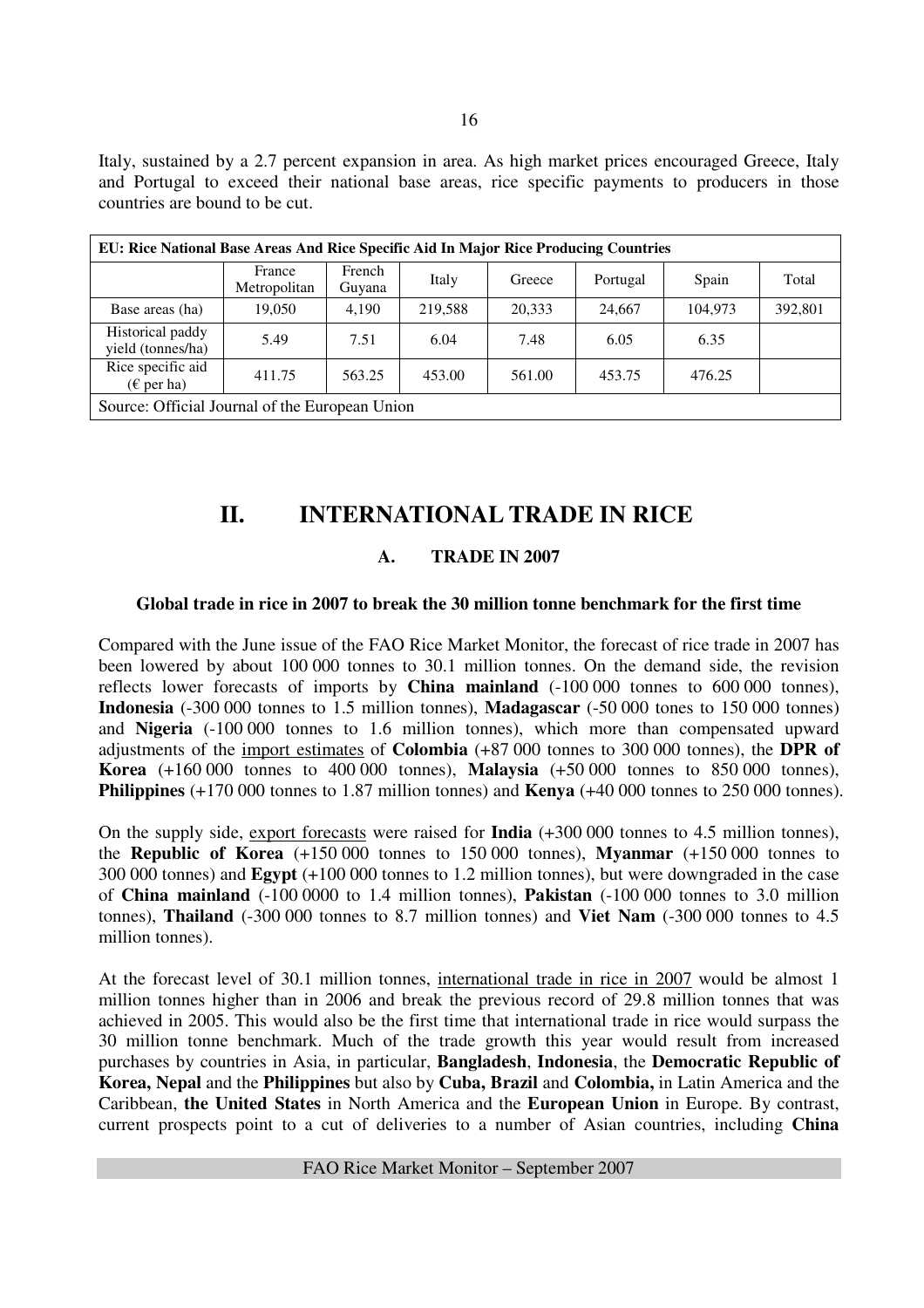#### **mainland**, the **Islamic Republic of Iran**, **Iraq, Malaysia and the United Arab Emirates.** Countries in Africa are also expected to import less this year.

As a result, the share of rice production (in milled equivalent) traded internationally would reach 7.1 percent, 1 percent more than in the late 1990s, a sign that the rice market, which is traditionally featured as "thin", is widening. For reference, international trade accounts for 18.5 percent of global production in the case of wheat and for 11.5 percent in the case of maize.



 The foreseen expansion of trade in 2007 contrasts with the reported supply tightness that has characterized the rice markets of several of the major exporting countries, many of which had to restrict sales abroad or even resort to imports to ease their market situation. Indeed, the expected expansion of trade in 2007 is being fuelled by strong import demand rather than by large availabilities in the hands of exporting countries, and, as a result, has been accompanied by steady increases in world prices, a tendency that characterized the rice market also in 2006. In this regard, it is important to note that a side effect of the

tight market situation prevailing last year was a marked reduction in the volume of rice channelled as food aid, which, based on statistics of the World Food Programme, more than halved from 1.33 million tonnes in 2005, to 0.63 million tonnes in 2006. The cut is of special concern to the lowest income, food deficit countries, even more so because it did not only concern rice but also other cereals.

#### **Imports in 2007**

#### **Rising imports by Asian countries the major driver of trade growth in 2007**

*Asian countries,* which are now set to increase their imports by 8 percent to 14.1 million tonnes in 2007, are likely to be the main force underpinning trade this year. Among the countries contributing to the increase, **Bangladesh** is anticipated to bring some 800 000 tonnes into the country in 2007, substantially more than last year's 481 000 tonnes. Much of these imports will be made directly by the Government, which was active in recent months to buy rice, as imports were needed to replenish public stocks and to contain domestic price rises. Following a government request for assistance, the World Bank and Asian Development Bank were reported to have committed some US\$ 300 million and US\$ 150 million respectively to help the country finance these imports. In **Indonesia,** Bulog, the official import agency, was back on the international scene in September to secure supplies through Government-to-Government deals. Like Bangladesh, the country needs to rebuild rice inventories. FAO now forecasts rice deliveries to Indonesia to be in the order of 1.5 million tonnes in 2007, more than doubling last year's import level of 700 000 tonnes, but 300 000 tonnes less than previously expected, given the more optimistic 2007 production prospects. Influenced by the imposition of import restrictions since 2004, retail rice prices have been surging in the country in the past two years.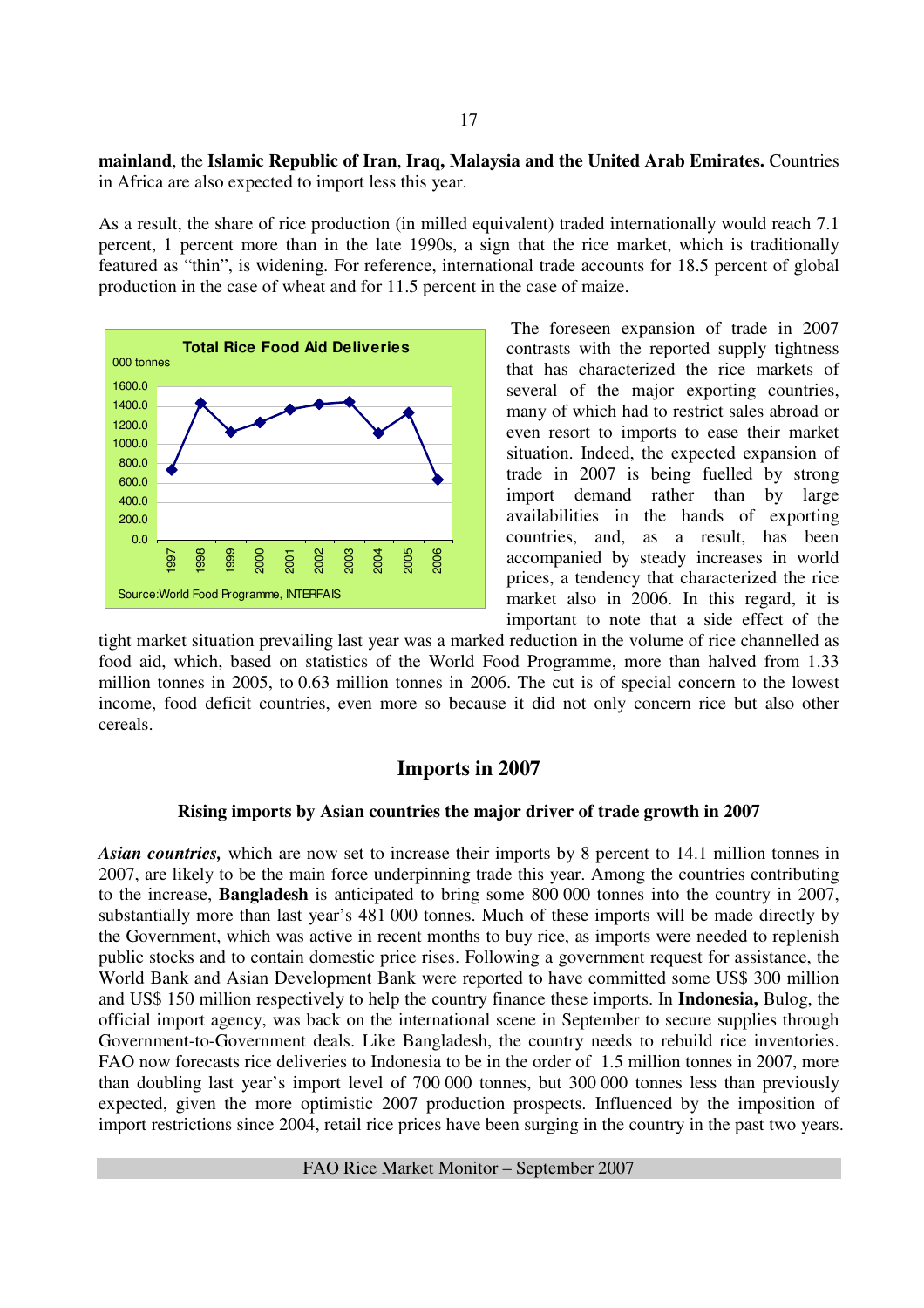In 2007, they weakened between March and May, coinciding with the main crop harvesting period, but remained well above Rupiah 3350 (US\$0.38) per kg for medium grade rice, the price level above which Bulog is allowed to import rice. Imports by the **Democratic Popular Republic of Korea** are forecast at 400 000 tonnes in 2007, substantially larger than last year's and above the previous forecast of 240 000 tonnes. The revision reflects the resumption in June 2007 of deliveries made under concessional terms by the Republic of Korea, which had been suspended early last year following the testing of nuclear arms by the Korea DPR. The 400 000 tonne rice loan, valued US\$ 152 million, is to be repaid over 20 years after a 10 year grace period, at an annual interest rate of 1 percent. Reflecting domestic shortages caused by a rice production shortfall in 2006, **Nepal** is also forecast to import more rice in the course of 2007. Based on official forecasts, purchases by **Turkey** are also expected to increase to 215 000 tonnes, up from 193 000 tonnes last year. In September 2007, the WTO ruled in favour of the United States in a dispute against the Turkey's past practice to grant import licenses conditional on local domestic rice purchases over the harvest period, a mechanism that Turkey claims to have discontinued in 2006. Even **Thailand** and **Viet Nam**, the two major rice exporting countries, are foreseen to step up their purchases to ease somewhat market tightness and help them meet their export commitments. Imports by Thailand could reach 200 000 tonnes this year compared with 100 000 tonnes in 2006, while those Vietnam could increase to 300 000 tonnes, up from 200 000 tonnes in 2006. For both countries, the sources of those supplies are likely to be Cambodia and Laos.



 By contrast, **China** (mainland) is anticipated to import 600 000 tonnes in 2007, 17 percent less than last year, as relatively high world prices discouraged purchasing by private traders, who handle rice imports under the 1 percent tariff quota of 5.4 million tonnes. Over the first eight months of 2007, purchases amounted to about 273 thousand tonnes, a 39 percent drop from the same period in 2006. The pace of China's imports could accelerate in the later part of the year, especially if domestic prices continue on the rise. High world prices are also expected to depress purchases by **Malaysia** from 900 000 tonnes in 2006 to 850 000 tonnes this year.

Rice imports to the country are under the sole responsibility of Padiberas Nasional Berhad (Bernas), a public company, which was privatized in 1996, but which retained the status as Malaysia's unique licensed rice importer until 2010. The organization, which is also responsible for rice distribution on the domestic market, announced in July it would raise wholesale prices of white, fragrant, basmati and glutinous rice, in response to rising international prices and freights. However, the move does not seem to have gathered the support of the Government. Reflecting ample supplies, stemming from the good 2006 paddy season, **the Islamic Republic of Iran** is set to cut imports by 17 percent to 950 000 tonnes, much of which is likely to be in the form of government-to-government transactions, in particular with Thailand. Likewise, imports by **Iraq** are forecast to fall by 8 percent to 1.2 million tonnes, but the cut could be even more substantial given reports that only 272 000 tonnes had reached the country between January and June, compared with 392 000 tonnes in the same period last year. Rice imports by the **United Arab Emirates** are expected to fall by 29 percent to 350 000 tonnes in 2007. In July, the government allowed importers to raise the controlled retail price of rice by 20 percent, which is less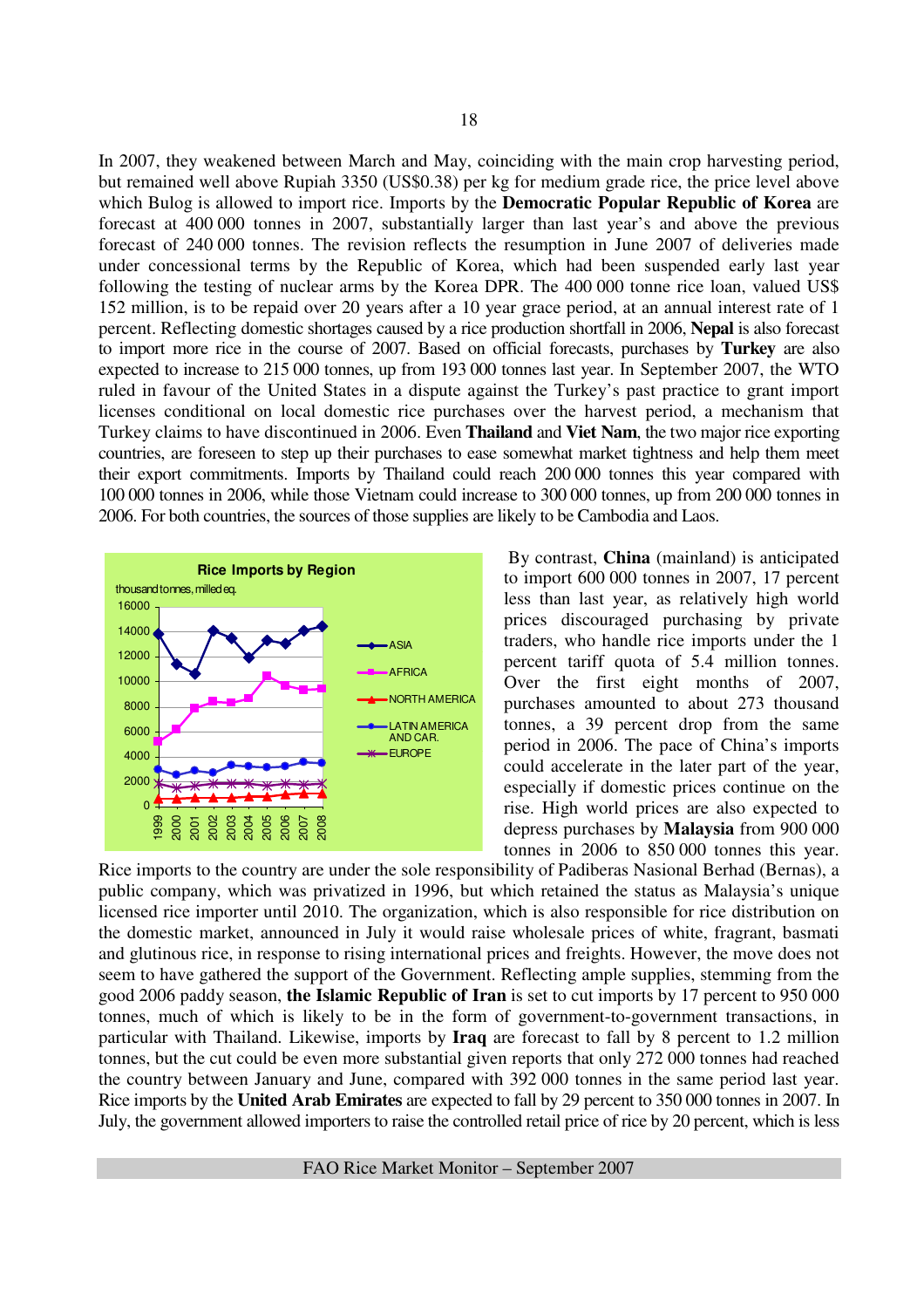than the 35-50 percent that had been requested by importers as necessary to cover the increases in prices, freight rates and storage costs.

Overall imports by *African countries* are set to reach 9.4 million tonnes, about 3 percent less than last year and close to the previous forecast. The year-to-year reduction, mainly imputable to the high international rice prices and surging freights, is set to reflect widespread cuts across the region, including in **Cameroon**, **Ghana, Guinea, Kenya, Mali, Nigeria, Somalia** and **Tanzania**. On the other hand, imports to **Chad, Egypt, Mauritania** and **Senegal** are anticipated to rise. Rice deliveries to the important markets of **Cote d'Ivoire** and **South Africa** are expected to remain close to last year's level of 900 000 tonnes and 740 000 tonnes, respectively.



 The aggregate import forecast for countries in *Latin America and the Caribbean* has been raised slightly to 3.6 million tonnes, representing an 11 percent increase from the 3.2 million tonnes brought last year. As usual, the bulk would be destined to *Central America and the Caribbean* States, which normally requires 2.0-2.4 million tonnes of external supplies every year. In the subregion, **Cuba** is set to raise its imports by 100 000 tonnes to 0.7 million tonnes. Repeated drought problems since the early 2000 have contributed to Cuba's growing dependence on external rice supplies to meet domestic requirements. By contrast, imports by **the Dominican Republic, El Salvador** and **Haiti** may fall this year.

In the southern cone, the relatively poor 2007 seasons are expected to be associated with larger imports by **Brazil**, which is now foreseen to buy 800 000 tonnes, almost 25 percent more than in 2006. Sizeable increases are also expected in **Colombia, Chile** and **Peru**. In the case of **Colombia**, official import statistics for January-June 2007 showed an increase of 145 percent from the same period last year. The pace of imports is expected to slow down in the second part of 2007, as the main harvest is gathered in June. Thus, for the whole of 2007, Colombia is anticipated to buy 300 000 tonnes, up from 198 000 tonnes in 2006.

In the other regions, **Australia**'s official import forecast remains at 97 000 tonnes, a slight decline from the 102 000 tonnes imported in 2006. By contrast, purchases by the **United States** are still predicted to reach 675 000 tonnes, which represents an annual increase of 7 percent. The 27 countries of the **European Union** are expected to buy around 1.2 million tonnes from outside the Union, 20 percent more than the volume bought in 2006, before the accession of Bulgaria and Romania. High domestic prices in the Union have sustained import demand in member countries, in particular for husked rice, despite the imposition of the higher tariff rate of  $\epsilon$  65 per tonne since 1 March 2007, largely reflecting the needs of the milling industry.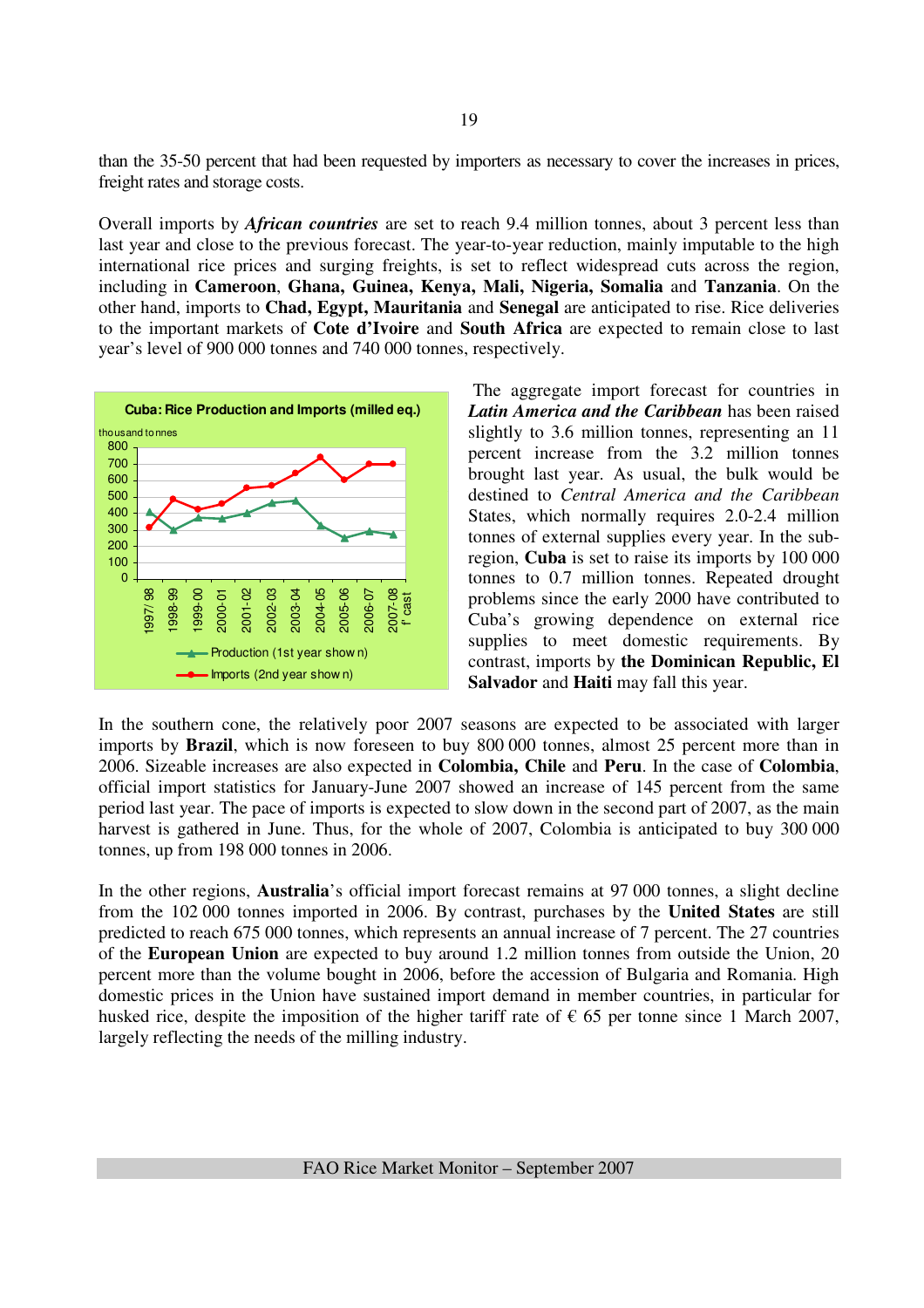#### **Exports in 2007**

#### **Increased exports by Cambodia, Egypt, Myanmar and Thailand sustain the trade expansion in 2007**

Many of the major exporters faced a tight supply situation in 2007, preventing them from taking advantage of the relatively high international prices. To avert domestic shortages, some of them even

restricted exports, as some had already done it in 2006, to keep domestic prices under control. Based on current expectations, **Cambodia, China, Egypt, India, Myanmar** and **Thailand** will export more over 2007, while **Argentina, Australia, Brazil, Pakistan, Uruguay** and **Viet Nam**  may well cut their deliveries.

Capitalizing on the large production gains it has made in recent years, **Cambodia** is arising prominently as an important player on the international rice arena. FAO currently forecasts the country to export 900 000 tonnes of rice this year, three times



the level it is estimated to have shipped in 2006. Part of the rice is channelled to Thailand and Viet Nam, where it is processed.

In the first eight months of 2007, rice exports by **China mainland** rose by 3 percent from the same period last year, reaching 800 000 tonnes. For the whole 2007, the country is anticipated to ship 1.4 million tonnes, 100 000 tonnes less than previously foreseen, and up from 1.24 million tonnes in 2006. The current forecast implies larger monthly shipments between September and December than recorded till August, on anticipation of larger early and intermediate rice crops, which are just being gathered. Unlike imports, exports of rice in China remain under State control.

Exports from **Egypt** are also foreseen to surge by 25 percent to 1.2 million tonnes this year, reflecting keen demand from countries in the Near East and Europe. In September, the government decided to impose a tax on rice exports as a means to contain domestic price rises, with the rates set at EGP 200 (US\$ 36) per tonne for milled and broken rice, and a higher EGP 300 (US\$ 54) per tonne for husked rice to protect the domestic milling industry. In principle, the tax is to be levied for one year, from 18 September 2007 to 17 September 2008.

FAO's June forecast of **India's** exports has been raised by 300 000 tonnes, consistent with the upward revision in 2006 production, much of which has been marketed in 2007. Private traders are reported to be competing for supplies with the State procurement agencies, but despite the strengthening of the local currency, India still appears to be a competitive source of supplies.

Following the resumption of its programme of assistance to the DPR Korea, the **Republic of Korea** is expected to supply 150 000 tonnes of locally produced rice to its neighbour (on top of 250 000 tonnes it purchased from other exporters). As a result, shipments from the country are now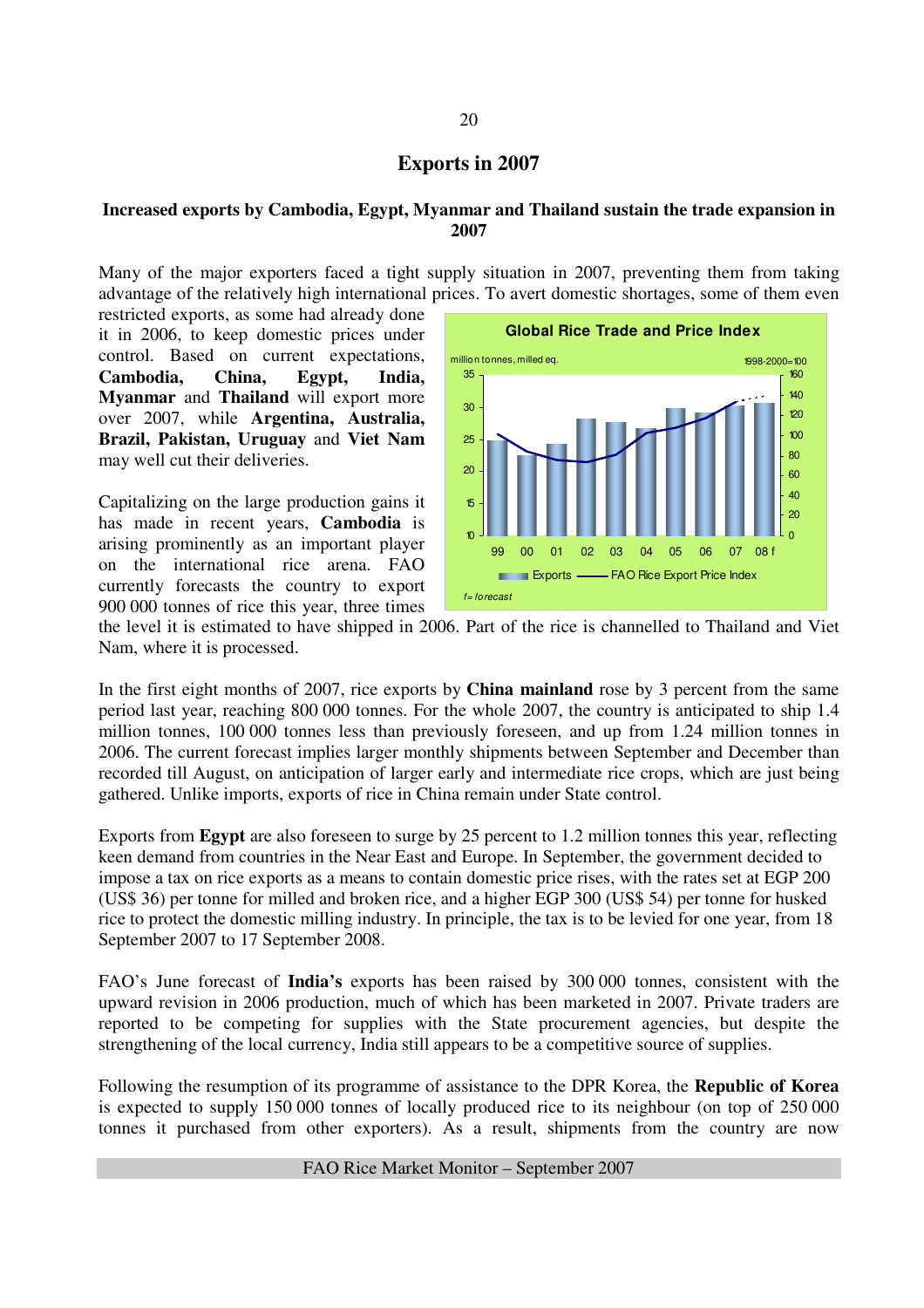anticipated to rise from 90 000 tonnes in 2006 to 150 000 tonnes this year. In June 2007, the Government modified the Grain Control Law to eliminate existing restrictions on rice commercial exports. Like Japan, the country is aiming at selling domestically produced, high quality, rice abroad, initially targeting the United States market where a large Korean population resides.

Based on the large production reported by the authorities for 2006 and 2007, **Myanmar** is anticipated to export 300 000 tonnes of rice, partly informally through border trade, up from an estimate of 100 000 tonnes in 2006.

Beset by major weather problems, **Pakistan's** rice exports are unlikely to keep up with last year's pace and are now set to fall to 3.0 million tonnes, 100 000 tonnes less than previously anticipated and 13 percent below last year, reflecting a surge in prices that has made rice from the country, normally priced lower, virtually as expensive as that of the other major Asian suppliers.

Unlike most of the other rice exporting countries, which generally faced tight market conditions in 2007, **Thailand** has been holding abundant supplies from previous seasons, as a result of the Government pledging programme. Almost 4 million tonnes are estimated to have been kept in public stocks alone at the beginning of the season, part of which was tendered to exporters or sold under government-to-government deals in the course of the year, ensuring a stable flow of supplies. By August 2007, the country was reported to have shipped 5.5 million tonnes, 11 percent more than in the first eight months of 2006. Thailand's exports over the full year are set to reach 8.7 million tonnes, 300 000 tonnes less than earlier anticipated, but 1 million tonnes or 13 percent more than in 2006.

Based on the latest estimates by the US Department on Agriculture, exports from the **United States** are set to remain at the 2006 level of 3.3 million tonnes, substantially below the level shipped in 2005, as access to a number of markets was again restricted by stringent certification requirements in some of its key export markets.

By late September, on the trail of good harvests in the Mekong Delta, the Government of **Viet Nam** agreed to raise its export target for 2007 from 4.0 million tonnes to 4.4 million tonnes. However, FAO's export forecast remains higher, at 4.8 million tonnes, only slightly above the estimate for 2006.

Among the other traditional exporters, **Australia** is anticipated to cut its exports substantially to some 35 000 tonnes, compared with 479 000 tonnes in 2006, a consequence of the dismal crop it harvested in 2007. This would turn Australia into a net rice importing country and may have long term consequences on the country's ability to retain its presence on traditional markets. In South America, **Argentina, Brazil** and **Uruguay** are also expected to cut sales abroad over the year, a reflection of the reduced crops they harvested in 2007. In the region, **Ecuador** and **Guyana** are both expected to maintain exports at last year's level. In the case of **Ecuador**, brisk sales to neighbouring countries were hindered by the introduction, on 7 September 2007, of a three month moratorium on rice exports, in an attempt to temper a tendency for food prices to rise. As for **Guyana,** there have been complaints from the sector in June, regarding the practice of some countries belonging to the Caribbean Community and Common Market (CARICOM) for importing rice from non-member countries free of duty instead of charging the 25 percent common external tariff.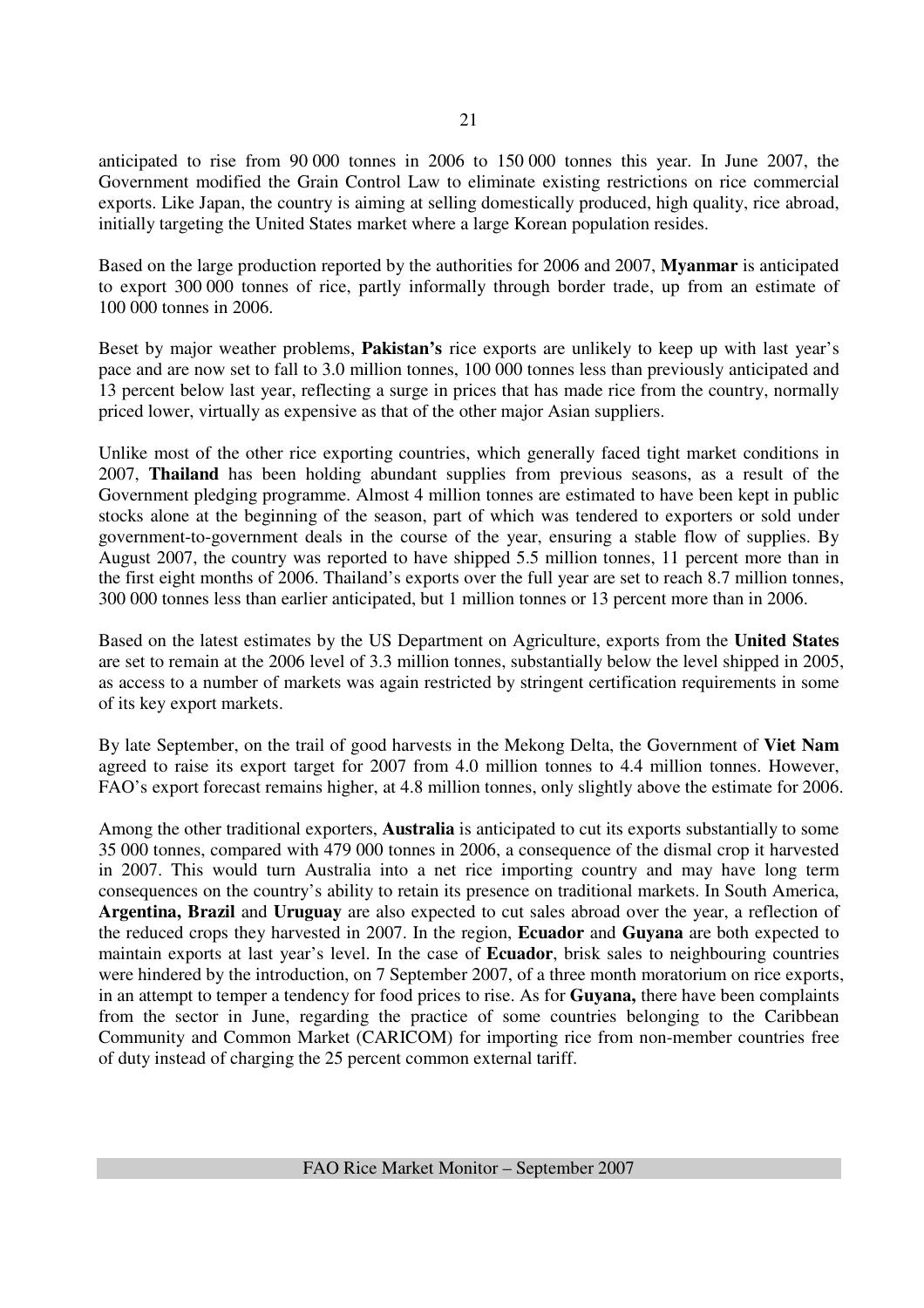# **B. TRADE IN 2008 Trade in rice to expand further in 2008**

 FAO's first forecasts of rice trade in 2008 are drawn to a large extent on the 2007 paddy crop outlooks in the northern hemisphere countries, where these crops are harvested in the latest part of 2007 or beginning of 2008 and consumed or traded in the course of 2008. The approach is different for the southern hemisphere countries, which harvest their 2008 crops at the beginning of 2008, and consume or export them over that same year. Thus, based largely on the 2007 production estimates for northern hemisphere countries and on the 2008 preliminary production forecasts for southern hemisphere countries, FAO anticipates a further expansion in world rice trade to 30.6 million tonnes in calendar 2008, 500 000 tonnes, or 1.7 percent, more than the current trade forecast for 2007.

#### **Imports in 2008**



#### **Imports by Asian countries set to increase again next year**

The expected expansion in world trade in 2008 largely relies on the anticipation of brisk demand from countries in Asia, several of which may again face tight rice supply and demand situations next year. Rice shipments to *Asian countries* are forecast to increase again next year to reach 14.5 million tonnes¸ 300 000 tonnes above the level currently foreseen for 2007. Many countries are predicted to step up import, in particular **Bangladesh, China mainland, Iraq, the DPR Korea, the Philippines, Nepal** and **Turkey**. Larger supply needs for both domestic use and exports may foster greater purchases by **Thailand** and **Viet Nam**. By contrast, a few countries in the

region may cut imports next year, including **Afghanistan, Indonesia** and **Malaysia**. To comply with its WTO commitments, **the Republic of Korea** will also have to buy 287 000 tonnes in 2008, up from 266 000 tonnes in 2007. In the case of **Indonesia**, the reconstitution of public stocks following large purchases of foreign rice in 2007 and positive 2008 production prospects now point to a reduced level of imports next year to some 1.1 million tonnes, 400 000 tonnes less than currently expected in 2007.

Countries in *Africa* are now foreseen to import 9.4 million tonnes, only about 100 000 tonnes more than in 2007. The countries that may need more foreign supplies next year are **Cote d'Ivoire, Ghana, Kenya, Madagascar, Mali** and **Niger**. By contrast, the recent introduction of export taxes in **Egypt** should reduce the need for the government to buy rice abroad next year. Based on the current 2007 production outlook, deliveries to the other countries in the region are unlikely to divert much from those expected for 2007. Good crops may even allow Nigeria to cut them to 1.54 million tonnes, down from the 1.6 million tonnes expected in 2007. This, however, assumes that the Government will succeed in keeping protection against imports high despite the commitments it has taken within the framework of the ECOWAS regional agreement. Indeed, the drive towards regional integration is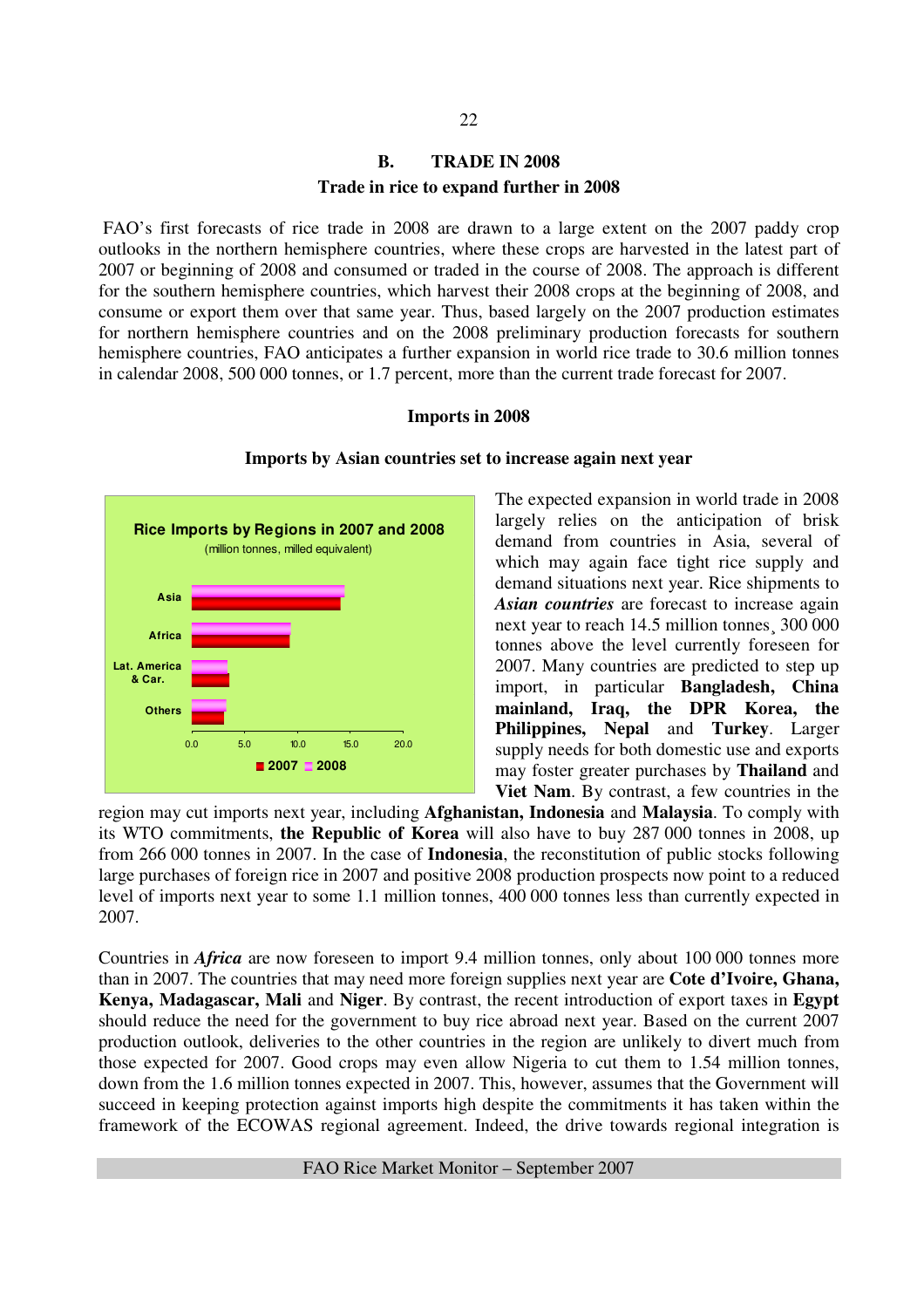proceeding in Africa, which is making it necessary for countries to adopt a consistent set of policies. Based on a tariff timeline agreed in January 2006, all countries belonging to the Economic Community of West African States<sup>4</sup> (ECOWAS) will be implementing, as of 1 January 2008, a Common External Tariff (CET). The CET chosen is the one already applied by those ECOWAS members that also belonged to the Western Africa Economic and Monetary Union<sup>5</sup> (WAEMU). Under the WAEMU CET, paddy rice is subject to a 5 percent ad-valorem duty, while husked, milled and broken rice attract a  $10$  percent duty, all subject to additional surcharges of 2.7 percent<sup>6</sup>. Its implementation will imply a sharp reduction in the rice tariffs by **Nigeria,** which now levies 50 percent tariff duty on all rice imports, supplemented by a 50 percent levy and 7 percent surcharge. The impact of the adoption of the CET would be less significant for the other ECOWAS countries that would have to apply the CET. In the case of **Ghana**, for instance, rice imports are currently subject to a 20 percent tariff, plus other surcharges, resulting in an overall duty of about 38 percent. However, it is far from certain that the lower CET will be applied by all ECOWAS members on 1 January 2008, as agreed, as Nigeria already requested ECOWAS members to consider the introduction of an additional, higher, tariff band. It should also be noted that an increasing number of governments in Africa are expressing concern over their growing dependence on rice imports and on the associated large outflow of foreign exchange.

In North America, the United States' September official forecast points to a slight increase in imports next year, to 700 000 tonnes, in line with the tendency prevailing since the late 1990s. Import prospects for countries in Latin America and the Caribbean do not show major changes at the regional or even at the country level, although El Salvador, Honduras, Mexico and Nicaragua may buy slightly more next year, unlike Colombia, which may cut purchases in light of the expected increase of production in 2007. Good crop prospects in Brazil, the leading rice importer in the region, may result in lower imports in 2008 of 700 000 tonnes, which is 100 000 tonnes less than the 2007 estimate.

In *Europe*, the **European Union** is anticipated to import 1.25 million tonnes in 2008, on a calendar basis, somewhat above the 1.2 million tonnes expected this year. The increase reflects growing consumer demand combined with stagnating production in member countries, which has translated into high domestic prices for most of 2007. According to the import regime in place in the Union, husked rice (excluding Basmati husked rice) brought into the Union from 1 September 2007 to 28 February 2008 (corresponding to EU's 2007/08 rice marketing year) will be subject to the higher import duty rate<sup>7</sup> of  $\epsilon$  65 (US\$ 92) per tonne, the same as applied in the second half of the 2007 marketing year, from 1 Mar 2007 to 31 August 2007. This is because the 524 010 tonnes imported from 1 September 2006 to 31 August 2007 exceeded the trigger level of 517 130 tonnes. By contrast, in the case of milled rice, an import volume of 240 755 tonnes was reportedly licensed over the same

<sup>7</sup> Husked rice imports (except for Basmati) are subject to three possible levels of duty,  $\epsilon$ 30,  $\epsilon$ 42.5 or  $\epsilon$ 65 per tonne, depending on the level of imports.

 4 ECOWAS membership list include 15 countries: Benin, Burkina Faso, Cape Verde, Côte d'Ivoire, Gambia, Ghana, Guinea, Guinea-Bissau, Liberia, Mali, Niger, Nigeria, Senegal, Sierra Leone and Togo.

<sup>&</sup>lt;sup>5</sup> WAEMU is composed of eight members: Benin, Burkina Faso, Côte d'Ivoire, Guinea-Bissau, Mali, Niger, Senegal and Togo.

<sup>&</sup>lt;sup>6</sup> Countries may impose additional taxes, but they would have to be levied also on sales of domestic rice.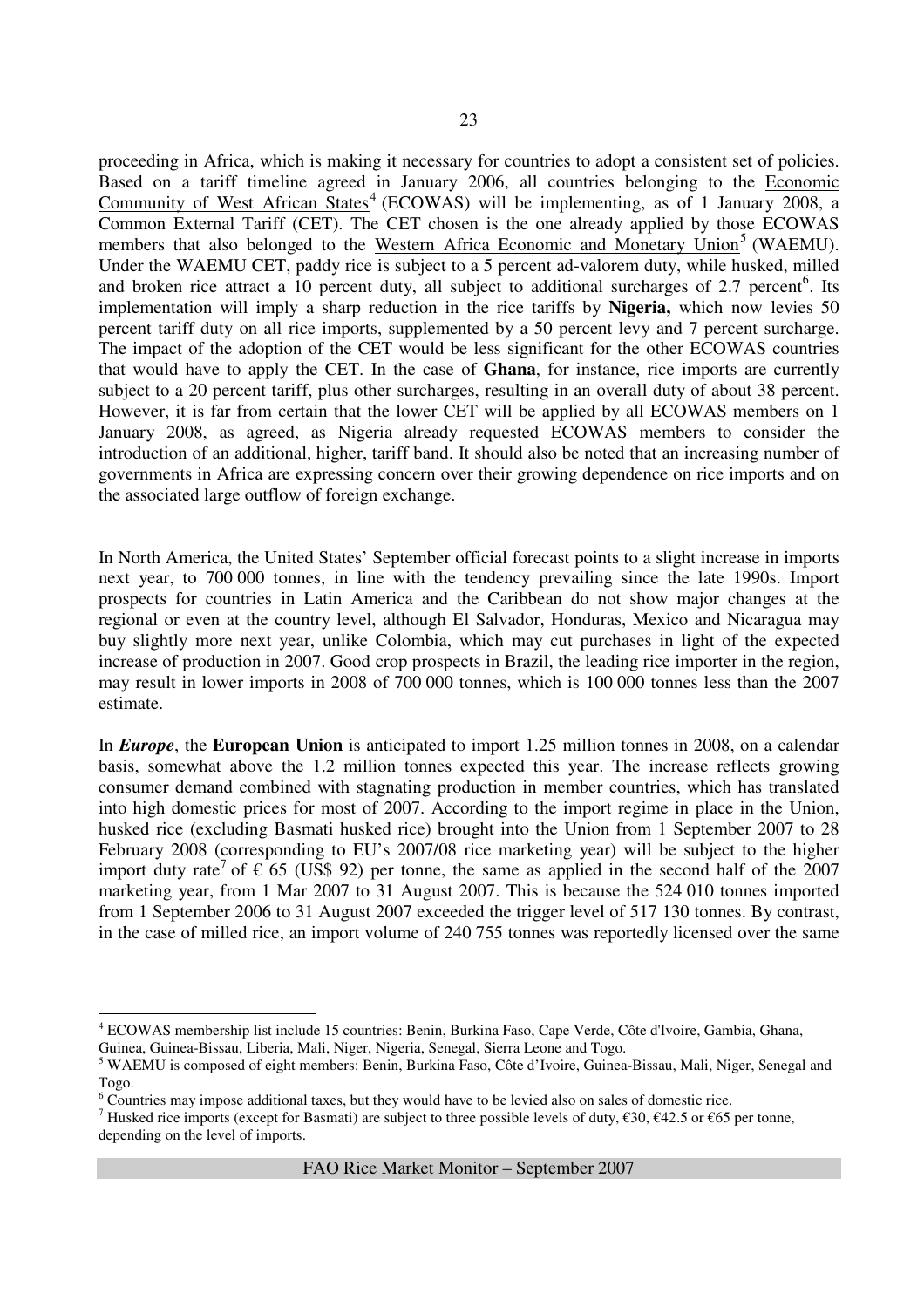|  |  |  | period. well below the 387 743 tonnes benchmark. As a result, imports of milled rice from 1                           |  |  |  |  |  |
|--|--|--|-----------------------------------------------------------------------------------------------------------------------|--|--|--|--|--|
|  |  |  | September 2007 to 28 February 2008 will be subject to the lower import rate <sup>8</sup> of $\epsilon$ 145 per tonne. |  |  |  |  |  |

| European Union: Rice Imports, product weight <sup>9</sup> |                          |                          |
|-----------------------------------------------------------|--------------------------|--------------------------|
|                                                           | 2006/07                  | 2005/06                  |
|                                                           | $(1$ Sept 06 -31 Aug 07) | $(1$ Sept 05 -31 Aug 06) |
|                                                           |                          |                          |
| <b>Husked Rice</b>                                        | 835,010                  | 684,870                  |
| of which: Non-Basmati                                     | 524,010                  | 415,770                  |
| Basmati                                                   | 311,000                  | 269,100                  |
| <b>Milled Rice</b>                                        | 240,755                  | 244,973                  |
| <b>Brokens</b>                                            | 220,421                  | 185,484                  |
| <b>Source: EU Commission</b>                              |                          |                          |

Given the bleak prospects of the 2008 paddy season in **Australia**, purchases by the country are forecast by FAO to rise to at least 200 000 tonnes next year, more than double the level foreseen in 2007.

#### **Exports in 2008**



 $\overline{a}$ 

#### **Exports from Viet Nam to rebound after two years of decline**

Based on the preliminary trade outlook, Asian countries are expected to meet most of the expansion of world exports in 2008. Prospects of abundant 2007 crops would especially enable **Cambodia, China, India, Myanmar**, **Thailand** and **Viet Nam** to step up their rice deliveries. Exports from **India** could grow by 100 000 tonnes to 4.6 million tonnes, provided the government abstains from imposing restrictions on rice exports in response to rising domestic food prices and high international wheat quotations. Given the good 2007 production prospects and ample stock availabilities, **Thailand** appears best placed to respond to an expansion in global import demand

in 2008. As a result, exports from the country are expected to rise by 300 000 tonnes to 9 million tonnes. Positive expectations over the 2008 paddy crops by the Government, bodes well for **Viet Nam's** exports next year, which are now foreseen to recover to at least 4.6 million tonnes. On the other hand, **Pakistan** may have to cut them to 2.9 million tonnes, down from 3.0 million tonnes in 2007. Among the other major rice suppliers, exports from **Egypt** are expected to fall by 17 percent to 1.0 million tonnes, depressed by the

<sup>&</sup>lt;sup>8</sup> Milled rice imports are subject to two possible levels of duty,  $\epsilon$ 145 or  $\epsilon$ 175 per tonne, depending on the level of imports. <sup>9</sup> The base for reporting trade differs from that of FAO. FAO trade statistics correspond to calendar years, instead of the marketing year basis used in the table.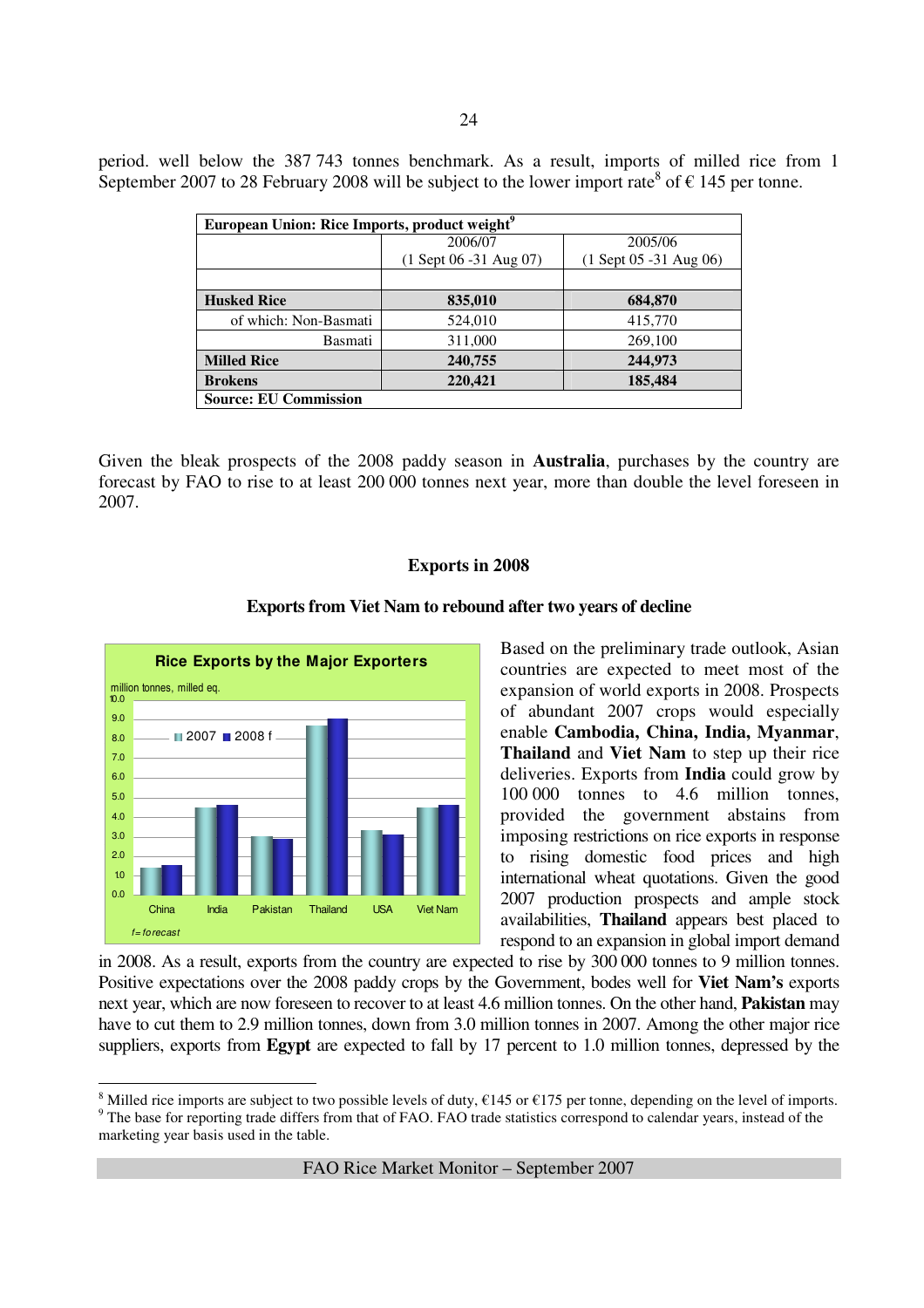imposition of export taxes. The September official forecast in the **United States** indicates a 6 percent fall of exports to 3.1 million tonnes next year, constrained by limited availability from the reduced 2006 and 2007 crops. Lack of supplies could limit **Australia's** sales to a mere 20 000 tonnes. By contrast, exports from **Brazil**, which have been largely destined to Africa, may recover somewhat on expectations of a favourable 2008 paddy season. Favourable 2008 crops could also lift exports by **Argentina** and **Uruguay**.

# **III. STOCKS**

#### **Only a marginal increase in 2007 carryover stocks expected at the global level, despite substantial changes in their geographical distribution**

Following the revisions made to world production figures in 2006 and 2007, the estimates of global stocks carried over at the close of the two paddy seasons have been lifted substantially compared with the values reported in the June issue of the FAO RMM. For 2006, the estimate was raised from 104.4 million tonnes to 106.9 million tonnes and, for 2007, from 104.7 million tonnes to 107.5 million tonnes. The upward revision in the 2007 global ending stock mainly reflects larger carryover forecasts than previously reported for **India** (+1.5 million tonnes to 13 million tonnes), **the Islamic Republic of Iran** (+50 000 tonnes to 450 000 tonnes), **Myanmar** (+0.5 million tonnes to 4.8 million tonnes), **Thailand** (+300 000 tonnes to 5.4 million tonnes) and **Egypt** (+50 000 tonnes to 680 000 tonnes). These more than compensated for downward revisions especially for **the Republic of Korea** (-100 000 tonnes to 1.1 million tonnes), **the Philippines** (-471 000 tonnes to 1.5 million tonnes), and **the United States** (-84 500 tonnes to 1 266 000 tonnes).



Based on the latest forecasts of rice inventories in individual countries, global rice stocks carried over from the 2007 crop seasons are set to rise marginally to 107.5 million tonnes from 106.9 million tonnes in the previous season. However, the geographical distribution of the reserves is likely to change substantially. A few nations are anticipated to end the season with increased stock levels, in particular **China mainland,** now predicted to hold 60.6 million tonnes of rice, up from 58.4 million tonnes at the close of 2006/07. Larger production gains and imports in 2007 may contribute to boosting stock levels in **Indonesia** by 20

percent to 2.4 million tonnes. Likewise, because of the excellent crops reported in **Myanmar** for 2006 and 2007, end-of-season inventories in 2007 are forecast to rise from 4.8 million tonnes in 2006 to 5.5 million tonnes. On the other hand, numerous countries are now foreseen to reduce the size of their stockpiles in 2007, including **Australia, Bangladesh, Brazil, Japan, Peru, the Philippines, the**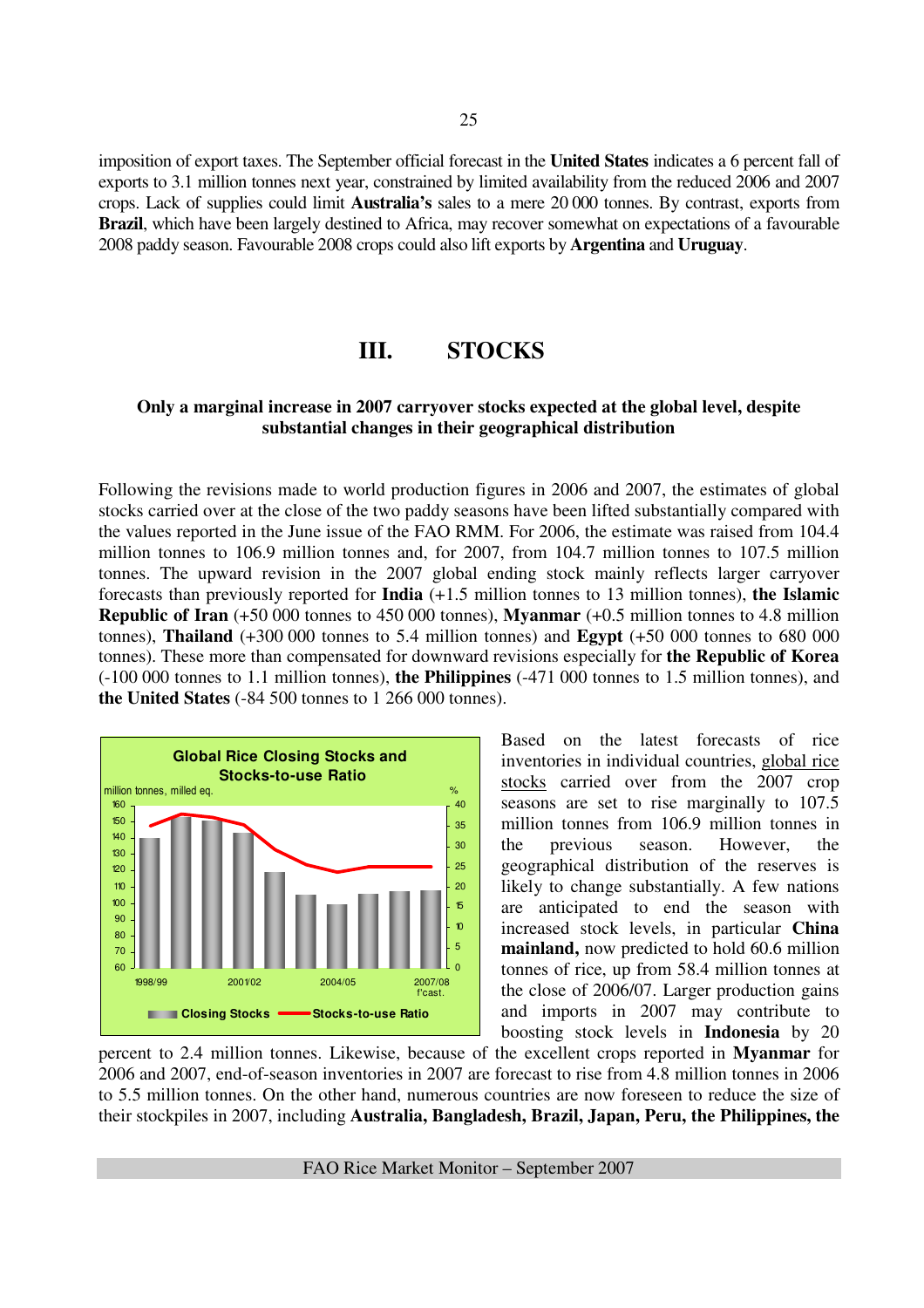**United States** and **Viet Nam**. In the **United States**, the official stock forecast point to a drop of more than 30 percent, to 863 thousand tonnes. **Thailand**, the leading rice exporter, is foreseen to maintain its rice reserves at 5.4 million tonnes.

Seen from a trading-position perspective, stocks held by the major rice exporting countries (a group that includes China) at the end of their 2007 seasons are predicted to increase by 2.3 percent to 91.5 million tonnes, while for the rest of the world, they are set to contract by 9 percent to 16.0 million tonnes. At the forecast carry-over level of 107.5 million tonnes, the rice stock-to-use ratio, an important indicator of global food security, would fall slightly from 24.9 percent in 2006 to 24.8 percent in 2007. At this level, global stocks by the close of 2007 rice season would suffice to cover almost three months of next year projected rice consumption, estimated at 435 million tonnes in 2008. For 2007, total rice consumption, (including for food, seed, feed, industrial use and waste) is estimated in the order of 430 million tonnes, of which 379 million tonnes consumed as food, giving rise to an average per caput level of 57.2 kg per year.

# **IV. INTERNATIONAL PRICES**

#### **Tight supplies and policies in exporting countries keep international prices on the rise**



International rice prices continued to manifest strength between July and September 2007, although far less than was the case for the other cereals, in particular wheat, the price of which<sup>10</sup> has risen by 48 percent since June and by 65 percent from January to September 2007. Gains were substantially smaller for rice prices, which rose by 3.7 percent in the past three months and by 8.7 percent since the beginning of the year. The changes are based on the FAO All Rice Price Index (1998- 2000=100), which reached 138 in September 2007, up from 133 in June and 136 in both July and August. The positive price trend dominating the rice market in 2007 reflected tight supplies in the major exporting countries, compounded with a weak US dollar.

In the case of **Thailand**, the largest source of international supplies, rice has been priced higher since June, but the increases were contained by the release of supplies from public stocks and more recently, by the announcement that government purchases under the pledging programme could be delayed. As a result, Thai rice quotations in September were close to their June value for the normal milled or parboiled rice, while fragrant rice gained 2.4 percent. The increase was more pronounced

 $\overline{a}$ 

 $10$  US N.2 Hard red winter wheat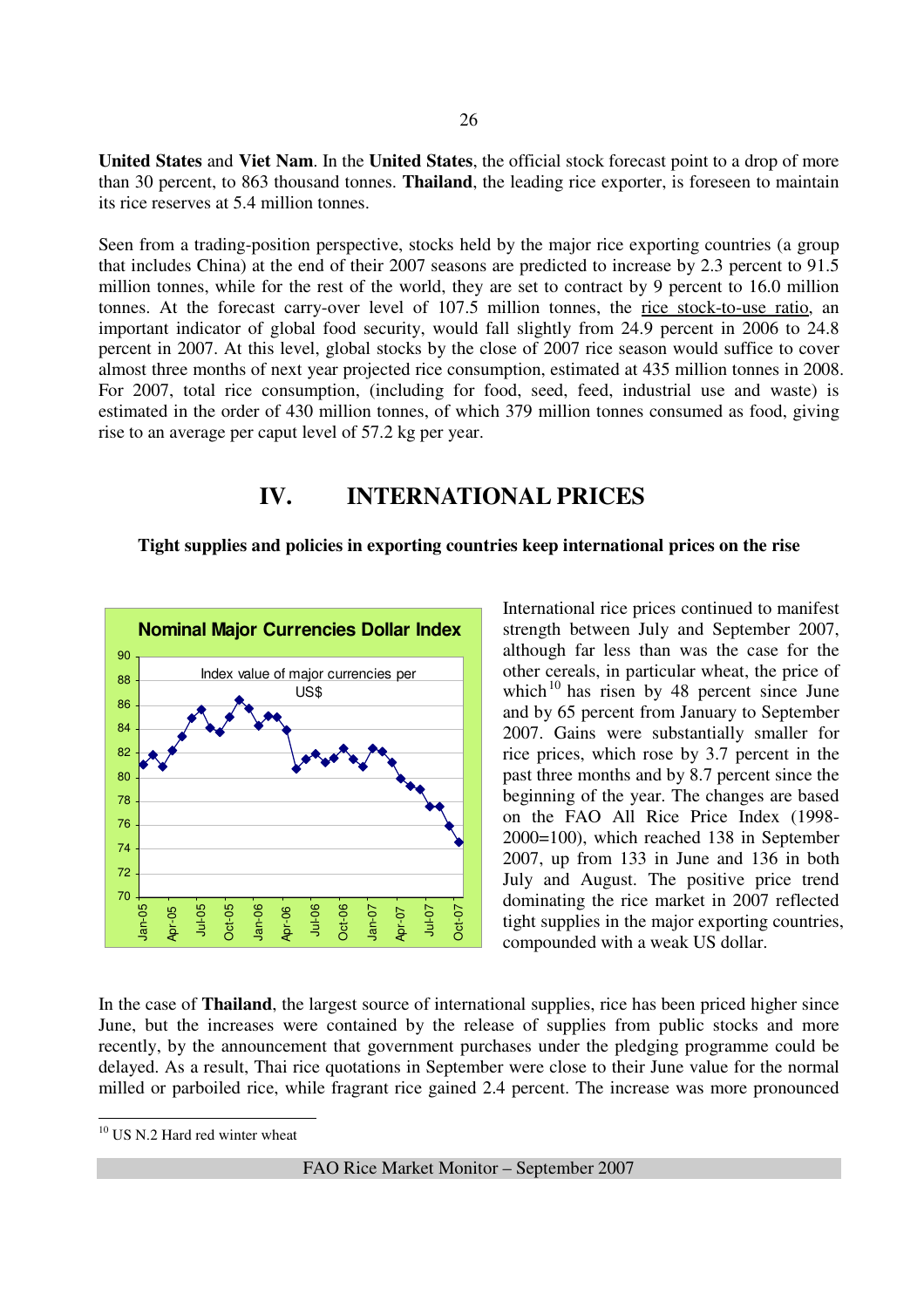for the Thai A1 Super, 100% broken rice, which in September was priced 9 percent more than in June, reflecting a shortages of brokens combined with strong demand. Prices in the **United States** were particularly subdued from May to August, but rose again in September, influenced by the release of negative prospects for the 2007 US crop and reports of sharply reduced end-of-season inventories. As a result, in September the US long grain 2.4% was quoted at US\$ 430 per tonne in September, 4 percent above its June value, but 2 percent below its January level. Prices of rice from **Pakistan,**  which is normally traded at a discount compared with rice from other origins, were among those strengthening most since the beginning of the year. For instance, since January, the 25 % broken milled rice has gained 29 percent, reaching US\$ 300 per tonne in September, a level similar to rice from other sources. However, according to quotations reported by the Public Ledger, prices of Pakistan's Basmati rice, which had reached record levels in July and August in the trail of strong external demand and very limited supplies, fell in September. Prices of **Indian** rice were also very much on the rise in the past three months, sustained by competition for rice between the food procurement agencies and private traders and indirectly supported by high wheat prices. By contrast, the imposition of a tax on exports appears to have pressed down export quotations in **Egypt**.



Looking ahead to the next three months, world rice prices are expected to remain firm, but the price pattern in the individual rice exporting countries will very much depend on their particular market situation. In **Thailand** and **Pakistan**, fresh supplies will be arriving in the next three months, putting downward pressure on prices. However, the impact is likely to be short-lived especially as much of the new supplies were already contracted for sale. Prices in **Viet Nam** are expected to stay firm, given existing export commitments combined with limited supplies. In **India**, quotations may be underpinned by the expected increase in minimum support prices and by greater purchases for stock rebuilding by public agencies. Given the tight market situation prevailing in the **United States**, prices are also anticipated to remain strong in the coming months, especially if the US dollar (which has lost 10 percent of its value against the major currencies since January) keeps weakening. On the Import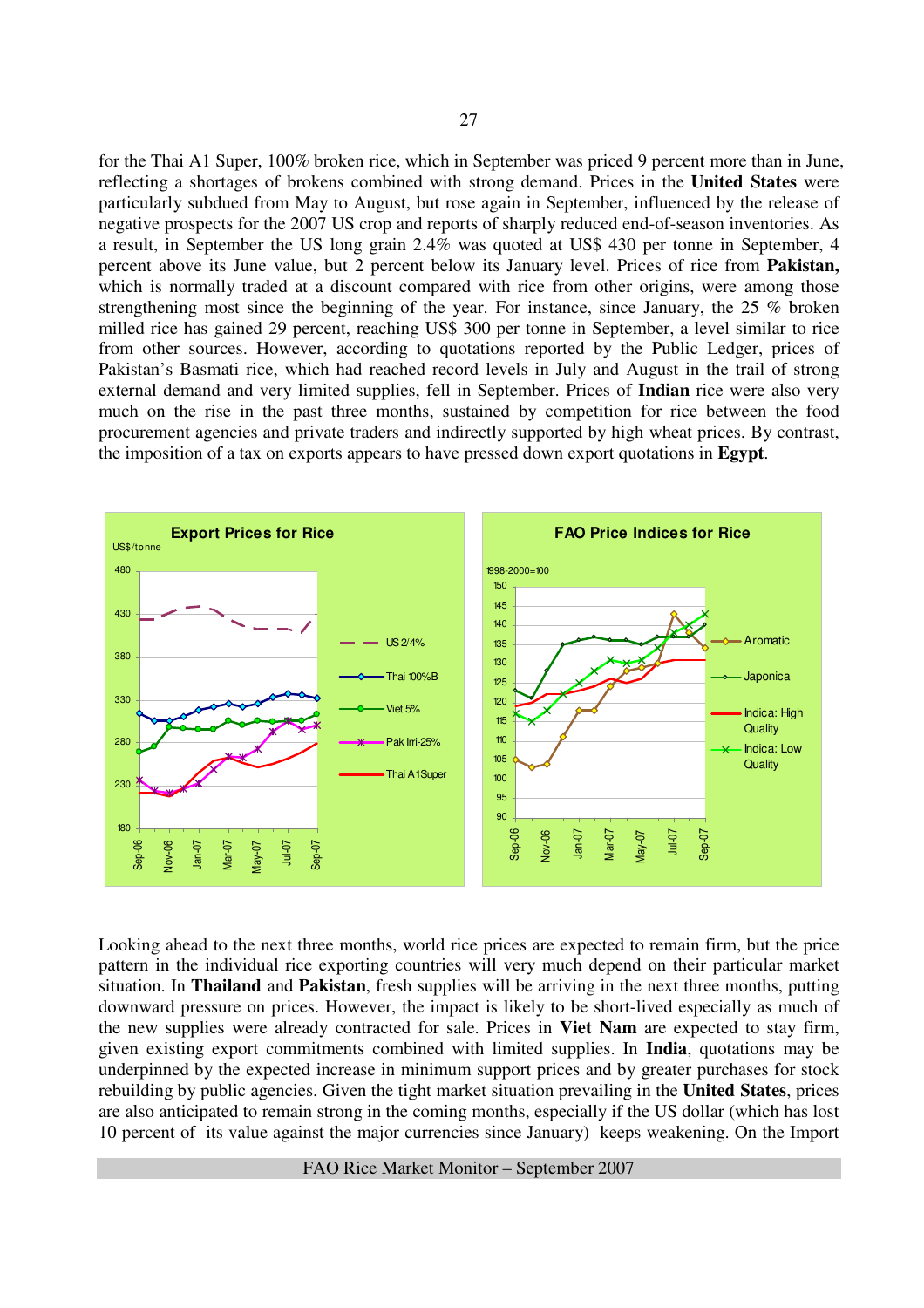side, demand for rice by **countries in Africa** and other nations such as the **Islamic Republic of Iran** could subside between October and December, when supplies from the crops just harvested will become available. However, other countries such as the **European Union, Indonesia, the Republic of Korea** and **the Philippines** are anticipated to remain active buyers. Among factors influencing trade, the very high freight rates may foster changes in the geographical pattern of trade, by encouraging importers to source their rice from the least distant origins.

|      |           |     | <b>FAO Rice Price Indices</b> |                     |                 |                 |
|------|-----------|-----|-------------------------------|---------------------|-----------------|-----------------|
|      |           | All |                               | <b>Indica</b>       | <b>Japonica</b> | <b>Aromatic</b> |
|      |           |     | High                          | Low                 | 1/              |                 |
|      |           |     |                               | $1998 - 2000 = 100$ |                 |                 |
| 2002 |           | 73  | 73                            | 75                  | 71              | 74              |
| 2003 |           | 81  | 79                            | 81                  | 81              | 91              |
| 2004 |           | 102 | 101                           | 110                 | 96              | 96              |
| 2005 |           | 107 | 104                           | 115                 | 107             | 94              |
| 2006 |           | 117 | 114                           | 114                 | 127             | 102             |
| 2006 | September | 118 | 119                           | 117                 | 123             | 105             |
|      | October   | 117 | 120                           | 115                 | 121             | 103             |
|      | November  | 121 | 122                           | 118                 | 128             | 104             |
|      | December  | 125 | 122                           | 122                 | 135             | 111             |
| 2007 | January   | 127 | 123                           | 125                 | 136             | 118             |
|      | February  | 129 | 124                           | 128                 | 137             | 118             |
|      | March     | 130 | 126                           | 131                 | 136             | 124             |
|      | April     | 130 | 125                           | 130                 | 136             | 128             |
|      | May       | 131 | 126                           | 131                 | 135             | 129             |
|      | June      | 133 | 130                           | 134                 | 137             | 130             |
|      | July      | 136 | 131                           | 138                 | 137             | 143             |
|      | August    | 136 | 131                           | 140                 | 137             | 138             |
|      | September | 138 | 131                           | 143                 | 140             | 134             |
| 2006 | Jan.-Sep. | 115 | 112                           | 113                 | 127             | 100             |
| 2007 | Jan.-Sep. | 132 | 127                           | 133                 | 137             | 129             |

*Source : FAO* 

\_\_\_\_\_\_\_\_\_\_\_\_\_\_\_\_\_\_\_\_\_\_\_\_\_\_\_

*N.B. - The FAO Rice Price Index is based on 16 rice export quotations. "Quality" is defined by the percentage of broken kernels, with high (low) quality referring to rice with less (equal to or more) than 20 percent brokens. The Sub-Index for Aromatic Rice follows movements in prices of Basmati and Fragrant rice.*

<sup>1/</sup> The composition of the Price Sub-Index for Japonica Rice has undergone revision since the last issue of the FAO Rice Market Monitor to reflect more appropriately today's global trading environment in medium grain rice. The Sub-Index now includes two new prices: "Egypt 2,5% 178 Camolino and "US 1/4% Calrose milled", both of which replace two sparsely quoted series. For the purposes of consistency, The Sub-Index for Japonica Rice and the Total Index were re-calculated back in time to reflect the new composition.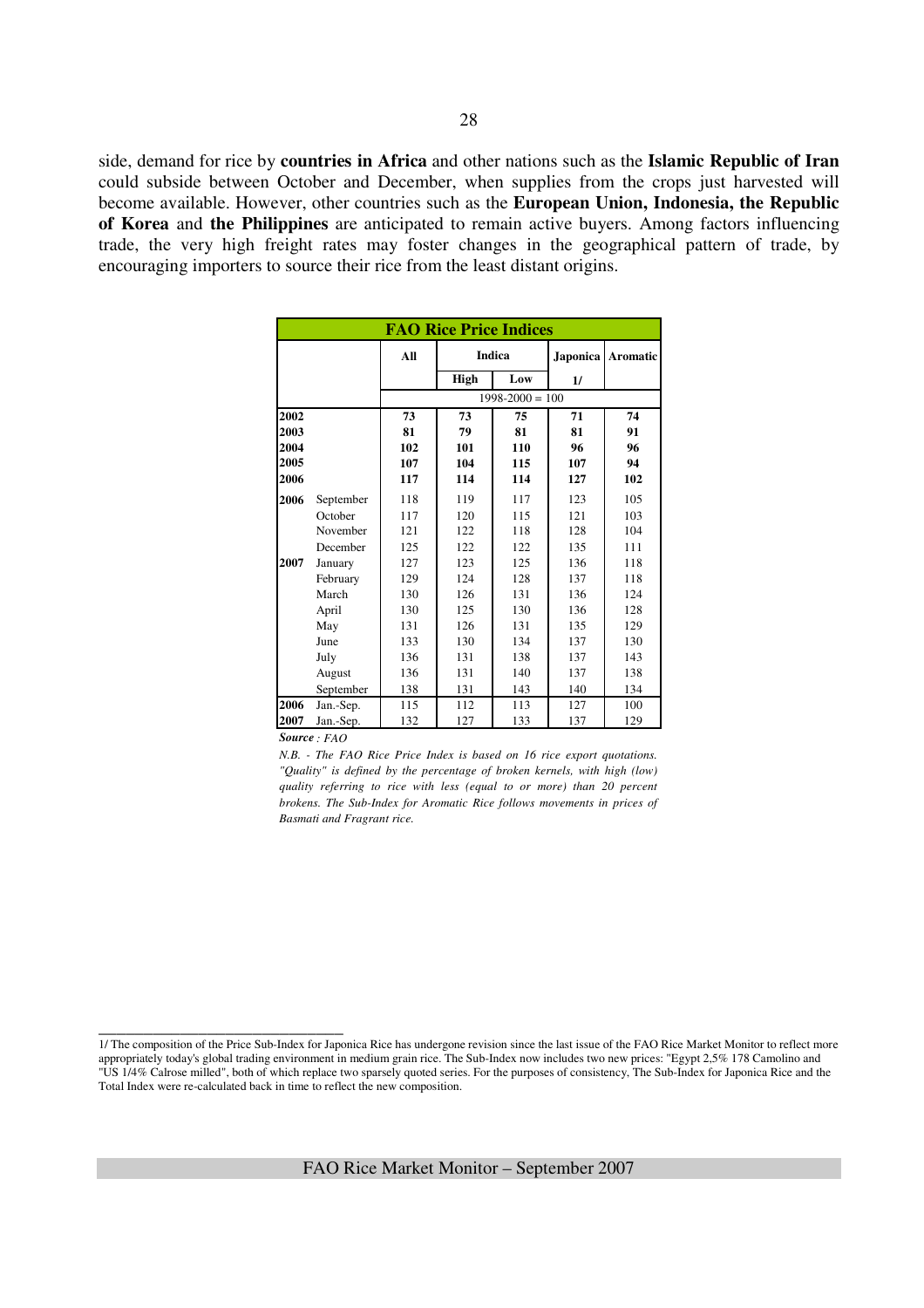|                |                                            |                           |                               |                   |             |              | <b>EXPORT PRICES FOR RICE</b> |            |                                          |                                                    |                                                                  |                                   |                          |
|----------------|--------------------------------------------|---------------------------|-------------------------------|-------------------|-------------|--------------|-------------------------------|------------|------------------------------------------|----------------------------------------------------|------------------------------------------------------------------|-----------------------------------|--------------------------|
|                | Thai<br>White<br>100% B<br>Second<br>grade | Thai<br>Parboiled<br>100% | U.S.<br>Long<br>Grain<br>2,4% | <b>Viet</b><br>5% | Thai<br>25% | India<br>25% | <b>Viet</b><br>25%            | Pak<br>25% | Thai<br>${\bf A1}$<br><b>Super</b><br>1/ | U.S.<br>California<br><b>Medium</b><br>Grain<br>2l | Egypt<br><b>Short</b><br>Grain,<br>Grade<br>2,5% 178<br>Camolino | Pak<br><b>Basmati</b><br>Ordinary | Thai<br>Fragrant<br>100% |
|                |                                            |                           |                               |                   |             |              | US \$/tonne, f.o.b.           |            |                                          |                                                    |                                                                  |                                   |                          |
| 2002           | 197                                        | 194                       | 207                           | 187               | 171         | 140          | 168                           | 159        | 151                                      | 271                                                | 279                                                              | 366                               | 306                      |
| 2003           | 201                                        | 196                       | 284                           | 183               | 176         | 163          | 167                           | 175        | 151                                      | 370                                                | 291                                                              | 357                               | 449                      |
| 2004           | 244                                        | 247                       | 372                           | 224               | 225         | n.a.         | 212                           | 230        | 207                                      | 493                                                | 317                                                              | 468                               | 443                      |
| 2005           | 291                                        | 285                       | 319                           | 255               | 259         | 236          | 239                           | 235        | 219                                      | 418                                                | 327                                                              | 473                               | 404                      |
| 2006           | 311                                        | 300                       | 394                           | 266               | 269         | 247          | 249                           | 230        | 217                                      | 512                                                | 353                                                              | 516                               | 470                      |
| 2006           |                                            |                           |                               |                   |             |              |                               |            |                                          |                                                    |                                                                  |                                   |                          |
| September      | 314                                        | 308                       | 423                           | 269               | 272         | 252          | 252                           | 237        | 222                                      | 518                                                | 358                                                              | 525                               | 515                      |
| October        | 306                                        | 307                       | 424                           | 276               | 267         | 252          | 251                           | 224        | 221                                      | 529                                                | 326                                                              | 525                               | 494                      |
| November       | 305                                        | 303                       | 431                           | 298               | 267         | 257          | 283                           | 221        | 218                                      | 529                                                | 343                                                              | 525                               | 454                      |
| December       | 311                                        | 305                       | 437                           | 297               | 273         | 270          | 282                           | 227        | 228                                      | 551                                                | 366                                                              | 525                               | 490                      |
| 2007           |                                            |                           |                               |                   |             |              |                               |            |                                          |                                                    |                                                                  |                                   |                          |
| January        | 318                                        | 311                       | 439                           | 295               | 283         | 270          | 280                           | 233        | 245                                      | 551                                                | 377                                                              | 586                               | 529                      |
| February       | 322                                        | 315                       | 435                           | 295               | 291         | 270          | 280                           | 249        | 259                                      | 551                                                | 392                                                              | 600                               | 523                      |
| March          | 325                                        | 318                       | 424                           | 305               | 293         | 260          | 288                           | 264        | 263                                      | 551                                                | 392                                                              | 615                               | 537                      |
| April          | 322                                        | 314                       | 416                           | 301               | 289         | 270          | 286                           | 263        | 256                                      | 551                                                | 392                                                              | 625                               | 542                      |
| May            | 325                                        | 319                       | 412                           | 305               | 292         | n.a.         | 285                           | 273        | 252                                      | 551                                                | 388                                                              | 625                               | 530                      |
| June           | 333                                        | 327                       | 412                           | 304               | 299         | n.a.         | 285                           | 293        | 255                                      | 536                                                | 406                                                              | 625                               | 533                      |
| July           | 337                                        | 332                       | 412                           | 305               | 303         | 285          | 287                           | 305        | 261                                      | 529                                                | 396                                                              | 788                               | 546                      |
| August         | 336                                        | 332                       | 409                           | 306               | 300         | 298          | 289                           | 295        | 269                                      | 535                                                | 401                                                              | 710                               | 548                      |
| September      | 332                                        | 328                       | 430                           | 313               | 303         | 303          | 296                           | 300        | 279                                      | 568                                                | 393                                                              | 650                               | 546                      |
| 2006 Jan.-Sep. | 313                                        | 298                       | 381                           | 258               | 269         | 242          | 242                           | 232        | 215                                      | 503                                                | 357                                                              | 513                               | 467                      |
| 2007 Jan.-Sep. | 328                                        | 322                       | 421                           | 303               | 295         | 279          | 286                           | 275        | 260                                      | 547                                                | 393                                                              | 647                               | 537                      |

**Sources**: Jackson Son & Co. (London) Ltd. and other public sources.

1/ White broken rice. 2/ Up to August 2005 U.S. medium grain No.2, 4%; since September 2005 onwards No. 1, maximum 4-percent brokens, sacked, California mill.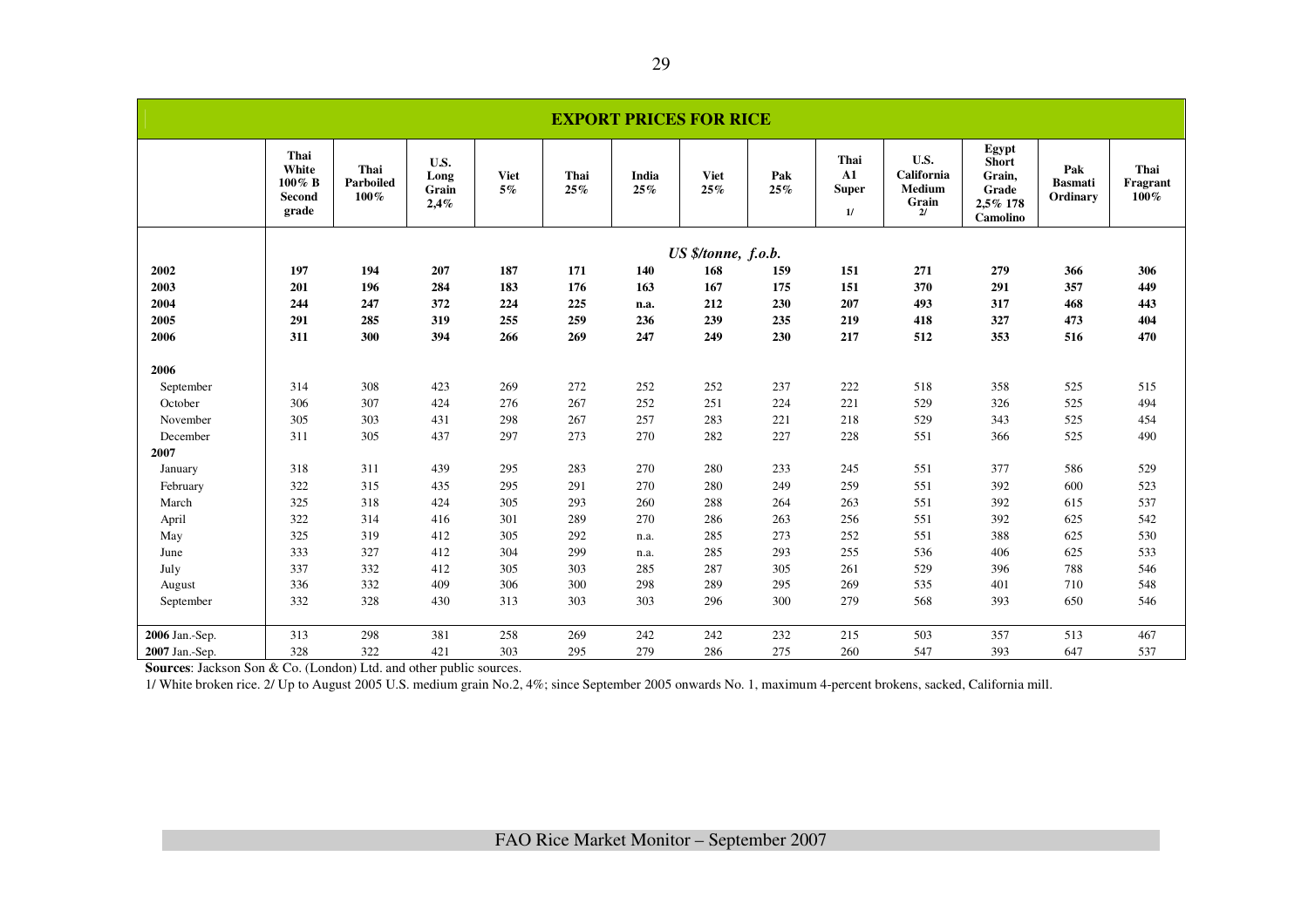| I<br>Ξ        |                   |
|---------------|-------------------|
| ۰.<br>۰,<br>× | ٠<br>٦<br>×<br>۰. |

|                                 | 2005       | 2006<br>(estimated) | 2007<br>(forecast) |                                       | 2006       | 2007<br>(estimated)    | $2008^{1/}$<br>(forecast)     |
|---------------------------------|------------|---------------------|--------------------|---------------------------------------|------------|------------------------|-------------------------------|
|                                 |            | million tonnes      |                    |                                       |            | million tonnes, milled |                               |
| <b>WORLD</b>                    | 635.2      | 642.1               | 643.1              | <b>WORLD</b>                          | 29.2       | 30.1                   | 30.6                          |
| Developing countries            | 609.4      | 617.4               | 620.1              | Developing countries                  | 24.6       | 25.5                   | 25.8                          |
| Developed countries             | 25.9       | 24.7                | 23.0               | Developed countries                   | 4.6        | 4.6                    | 4.8                           |
| <b>ASIA</b>                     | 574.5      | 581.7               | 584.6              | ASIA                                  | 13.1       | 14.1                   | 14.5                          |
| Bangladesh                      | 39.8       | 40.3                | 40.5               | Bangladesh                            | 0.5        | 0.8                    | 0.9                           |
| Cambodia                        | 6.0        | 6.3                 | 6.6                | China                                 | 1.2        | 1.0                    | 1.2                           |
| China                           | 182.1      | 184.1               | 185.5              | of which Taiwan Prov.                 | 0.1        | 0.1                    | 0.1                           |
| of which Taiwan Prov.           | 1.5        | 1.6                 | 1.5                | Indonesia                             | 0.7        | 1.5                    | 1.1                           |
| India                           | 137.7      | 139.1               | 140.0              | Iran, Islamic Rep. of                 | 1.2        | 1.0                    | 0.9                           |
| Indonesia                       | 54.2       | 54.5                | 55.1               | Iraq                                  | 1.3        | 1.2                    | 1.2                           |
| Iran, Islamic Rep. of           | 2.7        | 3.3                 | 3.5                | Japan                                 | 0.6        | 0.7                    | 0.7                           |
| Japan                           | 11.3       | 10.7                | 10.0               | Malaysia                              | 0.9        | 0.9                    | 0.8                           |
| Korea Rep. of                   | 6.4        | 6.3                 | 6.2                | Philippines                           | 1.7        | 1.9                    | 1.9                           |
| Myanmar                         | 27.7       | 30.6                | 31.5               | Saudi Arabia                          | 1.1        | 1.0                    | 1.1                           |
| Pakistan                        | 8.3        | 8.2                 | 8.1                | Sri Lanka                             | 0.0        | 0.0                    | 0.0                           |
| Philippines                     | 15.1       | 15.5                | 14.8               |                                       |            |                        |                               |
| Sri Lanka                       | 3.2        | 3.3                 | 3.1                | <b>AFRICA</b>                         | 9.7        | 9.3                    | 9.4                           |
| Thailand                        | 30.3       | 30.3                | 30.5               | Côte d'Ivoire                         | 0.9        | 0.9                    | 1.0                           |
| Viet Nam                        | 35.8       | 35.8                | 35.5               | Nigeria                               | 1.8        | 1.6                    | 1.5                           |
|                                 |            |                     |                    | Senegal                               | 0.8        | 0.8                    | 0.8                           |
| <b>AFRICA</b>                   | 20.4       | 22.2                | 22.2               | South Africa                          | 0.7        | 0.7                    |                               |
|                                 |            |                     |                    |                                       |            |                        | 0.8                           |
| North Africa                    | 6.2        | 6.8                 | 6.7                | <b>CENTRAL AMERICA</b>                | 2.2        | 2.3                    | 2.3                           |
| Egypt                           | 6.1        | 6.8                 | 6.7                | Cuba                                  | 0.6        | 0.7                    | 0.7                           |
|                                 |            |                     |                    | Mexico                                | 0.6        | 0.5                    | 0.6                           |
| Sub-Saharan Africa              | 14.3       | 15.4                | 15.5               |                                       |            |                        |                               |
| Western Africa<br>Côte d'Ivoire | 8.8<br>1.2 | 9.5<br>1.1          | 9.5<br>1.0         | <b>SOUTH AMERICA</b><br><b>Brazil</b> | 1.0<br>0.6 | 1.3<br>0.8             | 1.1<br>0.7                    |
| Guinea                          | 1.3        | 1.3                 | 1.4                | Peru                                  | 0.0        | 0.1                    | 0.1                           |
| Mali                            | 0.9        | 1.0                 | 1.0                |                                       |            |                        |                               |
| Nigeria                         | 3.6        | 4.3                 | 4.4                | <b>NORTH AMERICA</b>                  | 1.0        | 1.0                    | 1.0                           |
| Central Africa                  | 0.4        | 0.4                 | 0.4                | Canada                                | 0.3        | 0.3                    | 0.3                           |
| Eastern Africa                  | 1.4        | 1.6                 | 1.6                | <b>United States</b>                  | 0.6        | 0.7                    | 0.7                           |
| Tanzania                        | 1.0        | 1.2                 | 1.2                |                                       |            |                        |                               |
| Southern Africa                 | 3.7        | 3.8                 | 3.9                | <b>EUROPE</b>                         | 1.8        | 1.7                    | 1.8                           |
| Madagascar                      | 3.4        | 3.5                 | 3.6                | EU 2/                                 | 1.0        | 1.2                    | 1.3                           |
| Mozambique                      | 0.2        | 0.2                 | 0.2                | Russian Fed.                          | 0.3        | 0.2                    | 0.2                           |
| <b>CENTRAL AMERICA</b>          | 2.4        | 2.5                 | 2.4                | <b>OCEANIA</b>                        | 0.4        | 0.4                    | 0.5                           |
| Cuba                            | 0.4        | 0.4                 | 0.4                |                                       |            |                        |                               |
| Dominican Rep.                  | 0.6        | 0.7                 | 0.7                |                                       |            |                        |                               |
| Mexico                          | 0.3        | 0.3                 | 0.4                | <b>WORLD EXPORTS OF RICE</b>          |            |                        |                               |
|                                 |            |                     |                    |                                       |            |                        |                               |
| <b>SOUTH AMERICA</b>            | 24.1       | 22.4                | 21.6               |                                       | 2006       | 2007                   | $\boldsymbol{2008}^{1\prime}$ |
| Argentina                       | 1.0        | 1.2                 | 1.1                |                                       |            | (estimated)            | (forecast)                    |
| <b>Brazil</b>                   | 13.4       | 11.7                | 11.3               |                                       |            |                        |                               |
| Colombia                        | 2.5        | 2.3                 | 2.4                |                                       |            | million tonnes, milled |                               |
| Peru                            | 2.5        | 2.4                 | 2.3                |                                       |            |                        |                               |
| Uruguay                         | 1.2        | 1.3                 | 1.1                | <b>WORLD</b>                          | 29.2       | 30.1                   | 30.6                          |
|                                 |            |                     |                    | Developing countries                  | 25.1       | 26.4                   | 27.1                          |
| <b>NORTH AMERICA</b>            | 10.1       | 8.8                 | 8.7                | Developed countries                   | 4.1        | 3.7                    | 3.5                           |
| <b>United States</b>            | 10.1       | 8.8                 | 8.7                |                                       |            |                        |                               |
|                                 |            |                     |                    | <b>ASIA</b>                           | 22.3       | 23.7                   | 24.4                          |
| <b>EUROPE</b>                   | 3.4        | 3.4                 | 3.4                | China                                 | 1.3        | 1.4                    | 1.5                           |
| EU 2/                           | 2.7        | 2.6                 | 2.6                | of which Taiwan Prov.                 | 0.0        | 0.0                    | 0.0                           |
|                                 |            |                     |                    | India                                 | 4.4        | 4.5                    | 4.6                           |
| <b>OCEANIA</b>                  | 0.3        | 1.1                 | 0.2                | Myanmar                               | 0.1        | 0.3                    | 0.4                           |
| Australia                       | 0.3        | 1.0                 | 0.2                | Pakistan                              | 3.4        | 3.0                    | 2.9                           |
|                                 |            |                     |                    |                                       |            |                        |                               |

| <b>WORLD PADDY PRODUCTION</b> |                |                     |                    | <b>WORLD IMPORTS OF RICE</b> |            |                        |                            |  |
|-------------------------------|----------------|---------------------|--------------------|------------------------------|------------|------------------------|----------------------------|--|
|                               | 2005           | 2006<br>(estimated) | 2007<br>(forecast) |                              | 2006       | 2007<br>(estimated)    | $2008^{1/3}$<br>(forecast) |  |
|                               |                | million tonnes      |                    |                              |            | million tonnes, milled |                            |  |
|                               | 635.2          | 642.1               | 643.1              | <b>WORLD</b>                 | 29.2       | 30.1                   | 30.6                       |  |
| countries                     | 609.4          | 617.4               | 620.1              | Developing countries         | 24.6       | 25.5                   | 25.8                       |  |
| countries                     | 25.9           | 24.7                | 23.0               | Developed countries          | 4.6        | 4.6                    | 4.8                        |  |
|                               | 574.5          | 581.7               | 584.6              | <b>ASIA</b>                  | 13.1       | 14.1                   | 14.5                       |  |
| esh                           | 39.8           | 40.3                | 40.5               | Bangladesh                   | 0.5        | 0.8                    | 0.9                        |  |
| ia                            | 6.0            | 6.3                 | 6.6                | China                        | 1.2        | 1.0                    | 1.2                        |  |
|                               | 182.1          | 184.1               | 185.5              | of which Taiwan Prov.        | 0.1        | 0.1                    | 0.1                        |  |
| h Taiwan Prov.                | 1.5            | 1.6                 | 1.5                | Indonesia                    | 0.7        | 1.5                    | 1.1                        |  |
|                               | 137.7          | 139.1               | 140.0              | Iran, Islamic Rep. of        | 1.2        | 1.0                    | 0.9                        |  |
| a                             | 54.2           | 54.5                | 55.1               | Iraq                         | 1.3        | 1.2                    | 1.2                        |  |
| amic Rep. of                  | 2.7            | 3.3                 | 3.5                | Japan                        | 0.6        | 0.7                    | 0.7                        |  |
|                               | 11.3           | 10.7                | 10.0               | Malaysia                     | 0.9        | 0.9                    | 0.8                        |  |
| ep. of                        | 6.4            | 6.3                 | 6.2                | Philippines                  | 1.7        | 1.9                    | 1.9                        |  |
| r                             | 27.7           | 30.6                | 31.5               | Saudi Arabia                 | 1.1        | 1.0                    | 1.1                        |  |
|                               | 8.3            | 8.2                 | 8.1                | Sri Lanka                    | 0.0        | 0.0                    | 0.0                        |  |
| <b>res</b>                    | 15.1           | 15.5                | 14.8               |                              |            |                        |                            |  |
| a                             | 3.2            | 3.3                 | 3.1                | <b>AFRICA</b>                | 9.7        | 9.3                    | 9.4                        |  |
|                               | 30.3           | 30.3                | 30.5               | Côte d'Ivoire                | 0.9        | 0.9                    | 1.0                        |  |
| m                             | 35.8           | 35.8                | 35.5               | Nigeria                      | 1.8        | 1.6                    | 1.5                        |  |
|                               |                |                     |                    | Senegal                      | 0.8        | 0.8                    | 0.8                        |  |
|                               | 20.4           | 22.2                | 22.2               | South Africa                 | 0.7        | 0.7                    | 0.8                        |  |
| ca                            | 6.2            | 6.8                 | 6.7                | <b>CENTRAL AMERICA</b>       | 2.2        | 2.3                    | 2.3                        |  |
|                               | 6.1            | 6.8                 | 6.7                | Cuba                         | 0.6        | 0.7                    | 0.7                        |  |
|                               |                |                     |                    | Mexico                       | 0.6        | 0.5                    | 0.6                        |  |
| n Africa                      | 14.3           | 15.4                | 15.5               |                              |            |                        |                            |  |
| frica                         | 8.8            | 9.5                 | 9.5                | <b>SOUTH AMERICA</b>         | 1.0        | 1.3                    | 1.1                        |  |
| oire                          | 1.2<br>1.3     | 1.1<br>1.3          | 1.0                | <b>Brazil</b><br>Peru        | 0.6<br>0.0 | 0.8<br>0.1             | 0.7                        |  |
|                               | 0.9            | 1.0                 | 1.4<br>1.0         |                              |            |                        | 0.1                        |  |
|                               | 3.6            | 4.3                 | 4.4                | <b>NORTH AMERICA</b>         | 1.0        | 1.0                    | 1.0                        |  |
| frica                         | 0.4            | 0.4                 | 0.4                | Canada                       | 0.3        | 0.3                    | 0.3                        |  |
| frica                         | 1.4            | 1.6                 | 1.6                | <b>United States</b>         | 0.6        | 0.7                    | 0.7                        |  |
| ì.                            | 1.0            | 1.2                 | 1.2                |                              |            |                        |                            |  |
| Africa                        | 3.7            | 3.8                 | 3.9                | <b>EUROPE</b>                | 1.8        | 1.7                    | 1.8                        |  |
| scar                          | 3.4            | 3.5                 | 3.6                | EU 2/                        | 1.0        | 1.2                    | 1.3                        |  |
| ique                          | 0.2            | 0.2                 | 0.2                | Russian Fed.                 | 0.3        | 0.2                    | 0.2                        |  |
| <b>AMERICA</b>                | 2.4            | 2.5                 | 2.4                | <b>OCEANIA</b>               | 0.4        | 0.4                    | 0.5                        |  |
|                               | 0 <sub>A</sub> | 0 <sub>A</sub>      | $\Omega$ $\Lambda$ |                              |            |                        |                            |  |

| WORLD EXPORTS OF RICE |  |
|-----------------------|--|
|                       |  |

| <b>SOUTH AMERICA</b>                          | 24.1 | 22.4 | 21.6 |                       | 2006 | 2007                   | $2008^{1/3}$ |
|-----------------------------------------------|------|------|------|-----------------------|------|------------------------|--------------|
| Argentina                                     | 1.0  | 1.2  | 1.1  |                       |      | (estimated)            | (forecast)   |
| Brazil                                        | 13.4 | 11.7 | 11.3 |                       |      |                        |              |
| Colombia                                      | 2.5  | 2.3  | 2.4  |                       |      | million tonnes, milled |              |
| Peru                                          | 2.5  | 2.4  | 2.3  |                       |      |                        |              |
| Uruguay                                       | 1.2  | 1.3  | 1.1  | <b>WORLD</b>          | 29.2 | 30.1                   | 30.6         |
|                                               |      |      |      | Developing countries  | 25.1 | 26.4                   | 27.1         |
| NORTH AMERICA                                 | 10.1 | 8.8  | 8.7  | Developed countries   | 4.1  | 3.7                    |              |
| <b>United States</b>                          | 10.1 | 8.8  | 8.7  |                       |      |                        |              |
|                                               |      |      |      | <b>ASIA</b>           | 22.3 | 23.7                   | 24.4         |
| <b>EUROPE</b>                                 | 3.4  | 3.4  | 3.4  | China                 | 1.3  | 1.4                    | 1.5<br>0.0   |
| $EU$ $2/$                                     | 2.7  | 2.6  | 2.6  | of which Taiwan Prov. | 0.0  | 0.0                    |              |
|                                               |      |      |      | India                 | 4.4  | 4.5                    |              |
| <b>OCEANIA</b>                                | 0.3  | 1.1  | 0.2  | Myanmar               | 0.1  | 0.3                    | 0.4          |
| Australia                                     | 0.3  | 1.0  | 0.2  | Pakistan              | 3.4  | 3.0                    |              |
|                                               |      |      |      | Thailand              | 7.7  | 8.7                    | 9.0          |
|                                               |      |      |      | Viet Nam              | 4.7  | 4.5                    | 4.6          |
|                                               |      |      |      | <b>AFRICA</b>         | 1.0  | 1.2                    | 1.0          |
|                                               |      |      |      | Egypt                 | 1.0  | 1.2                    | 1.0          |
|                                               |      |      |      | <b>SOUTH AMERICA</b>  | 2.0  | 1.7                    | 1.8          |
|                                               |      |      |      | Argentina             | 0.5  | 0.4                    | 0.5          |
|                                               |      |      |      | Guyana                | 0.2  | 0.2                    | 0.2          |
|                                               |      |      |      | Uruguay               | 0.8  | 0.7                    | 0.8          |
|                                               |      |      |      | <b>NORTH AMERICA</b>  | 3.3  | 3.3                    |              |
|                                               |      |      |      | <b>United States</b>  | 3.3  | 3.3                    |              |
| <b>FOOTNOTES:</b>                             |      |      |      | <b>EUROPE</b>         | 0.2  | 0.2                    | 0.2          |
| Totals computed from unrounded data.          |      |      |      | EU 2/                 | 0.1  | 0.2                    | 0.2          |
| 1/ Highly tentative.                          |      |      |      | <b>OCEANIA</b>        | 0.5  | 0.0                    | 0.0          |
| 2/ EU-25 until 2006, EU-27 from 2007 onwards. |      |      |      | Australia             | 0.5  | 0.0                    | 0.0          |